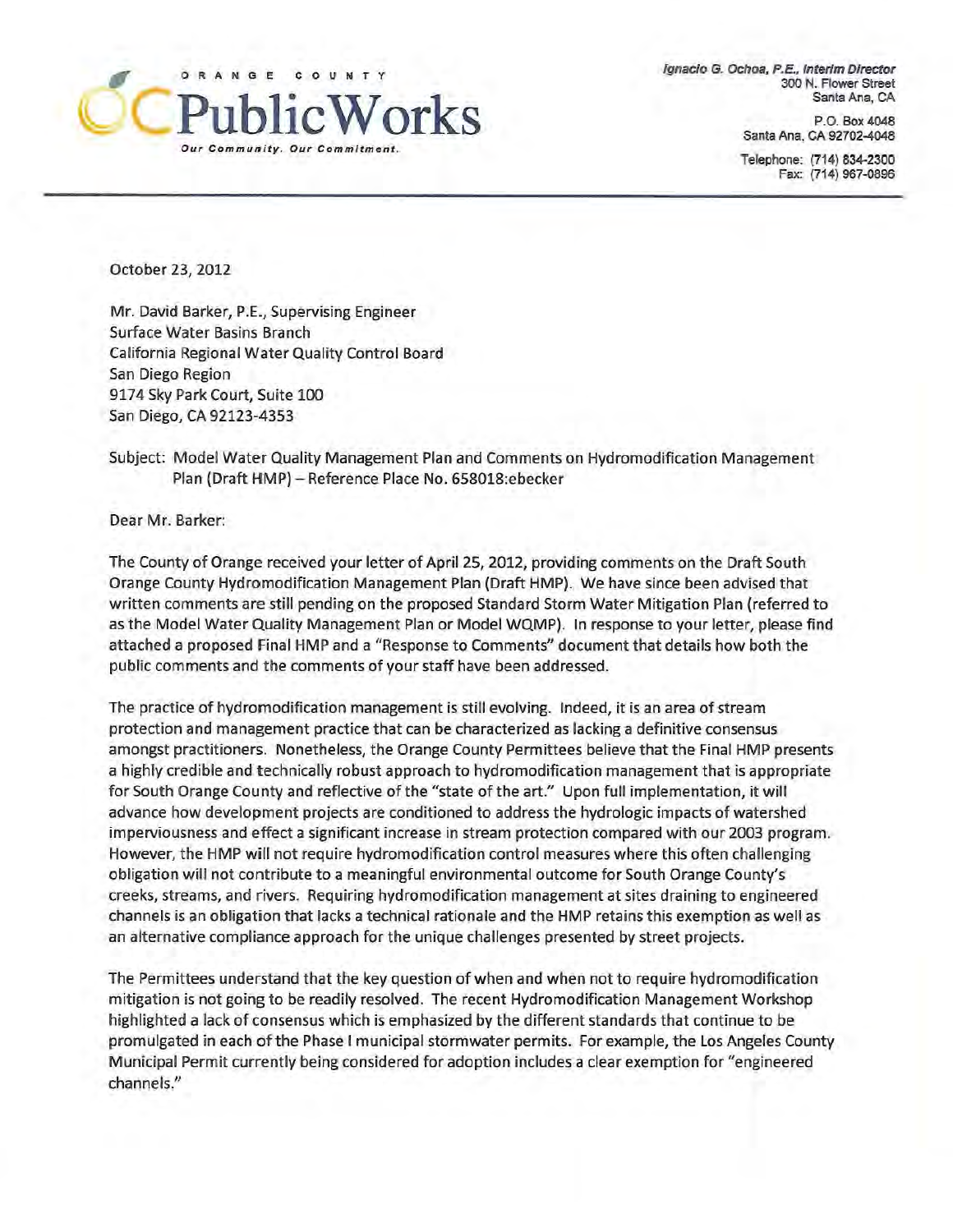Mr. David Barker, San Diego Regional Board Hydromodification Management Plan October23,2012 Page 2

At the same time, the Permittees are facing piecemeal implementation of the "runoff retention" approach in South Orange County. A workshop held on October 2, 2012 highlighted projects that have addressed the interim hydromodification standard; but the County has received positive feedback on the South Orange County Hydrology Model that has been developed and ready for implementation with the final HMP. Until such time as the Model WQMP provided to you in December 2011 is approved, however, development projects must still comply with the "treat and release" approach using the 2003 Model WQMP. By contrast, in north Orange County the Permittees have been implementing an integrated Low Impact Development and hydromodification management program for land development for over 15 months.

We are now three years into our five-year permit term and within a year, the new regional MS4 permit will be adopted by the San Diego Regional Board. The Permittees believe that we share a strong common interest in the expedited transition to the HMP as an integral element of the Model WQMP. Implementation of these documents would certainly be consistent with the expectation in Order No. R9- 2009-0002 - F.l.h. and bring to closure the overlapping implementation of Third and Fourth Permit Term requirements. Such a transition would also serve our interest of being able to maintain a uniform countywide approach to how land development is conditioned for water quality protection as well as for the credibility of the stormwater mandate for the private sector and the public at large. We respectfully ask approval of the HMP and look forward to further refinements to the program as the monitoring data are analyzed and the state of the art in hydromodification science progresses.

Please direct any questions regarding this letter to Richard Boon at (714) 955-0670.

Very truly yours,  $\begin{pmatrix} 1 & 1 \\ 1 & 1 \end{pmatrix}$ Mary m

Mary Anne Skorpanich, Manager OC Watersheds

Attachments: Final Hydromodification Management Plan Response to Comments

c: Ignacio G. Ochoa, Interim Director of OC Public Works Tony Olmos, Assistant Director of OC Engineering South Orange County Co-Permittees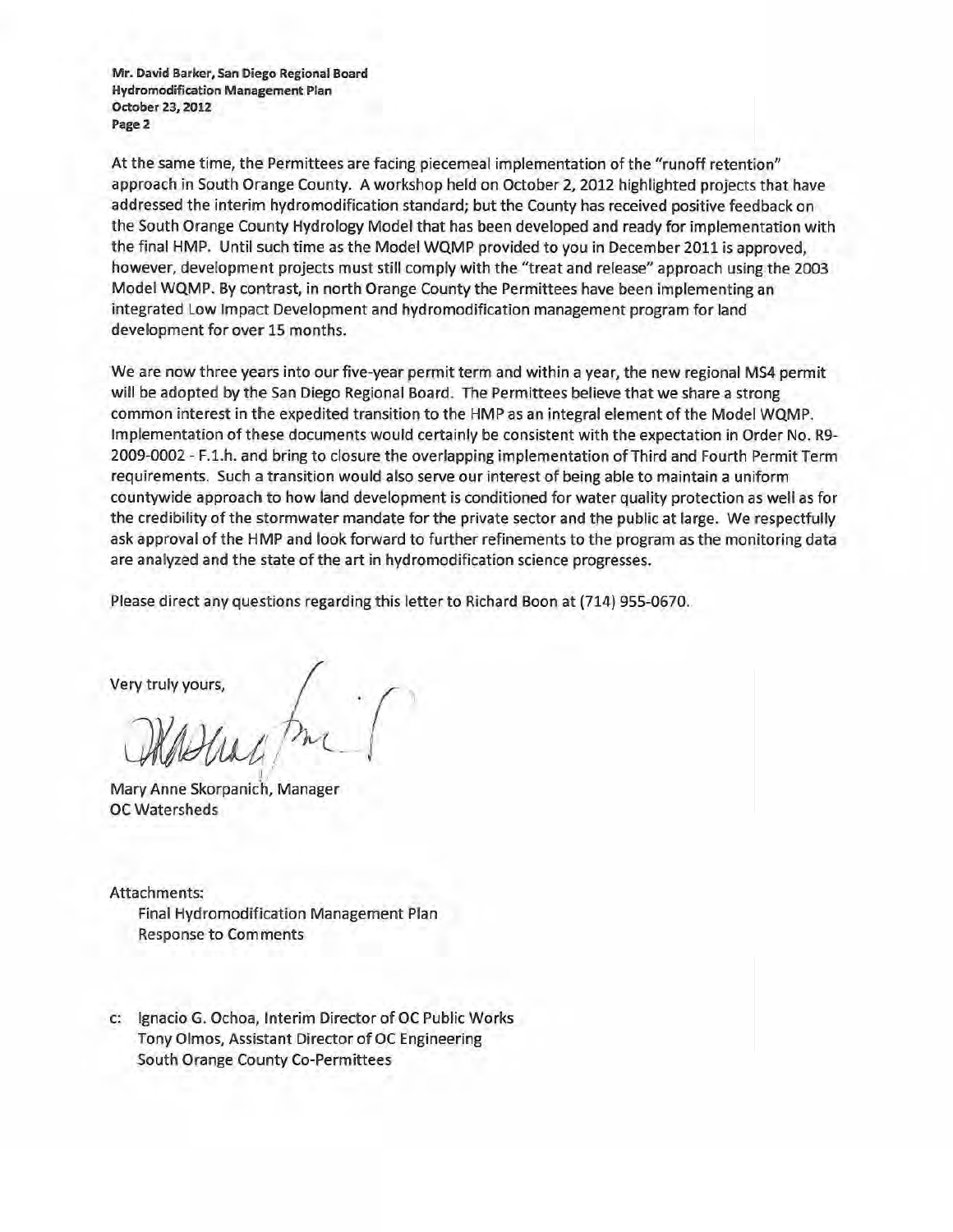

**South Orange County Hydromodification Plan**



This matrix references all the comments received by the Copermittees on the South Orange County HMP that was submitted to the San Diego Water Board on December 16, 2011. For each individual comment, the matrix includes a response describing, if **necessary, how it was addressed in the October 2012 version of the South Orange County HMP.**

| Item#          | <b>Comments from San Diego Water Board</b><br>Letter dated April 25, 2012                                                                                                                                                                                                                                                                                                                                                                                                                                                                                                                                                                                                                       | <b>Response from Copermittees</b>                                                                                                                                                                                                                                                                                                                                                                                                                                                         |
|----------------|-------------------------------------------------------------------------------------------------------------------------------------------------------------------------------------------------------------------------------------------------------------------------------------------------------------------------------------------------------------------------------------------------------------------------------------------------------------------------------------------------------------------------------------------------------------------------------------------------------------------------------------------------------------------------------------------------|-------------------------------------------------------------------------------------------------------------------------------------------------------------------------------------------------------------------------------------------------------------------------------------------------------------------------------------------------------------------------------------------------------------------------------------------------------------------------------------------|
| $\mathbf{1}$   | The draft HMP does not indicate that it was reviewed by the public,<br>nor does it describe the entities involved in its development, such as<br>any stakeholder groups. Permit requirement F.1.h(4) requires that<br>the Copermittees submit a draft HMP that has been reviewed by the<br>public. Please clarify whether or not this Permit requirement has<br>been met.                                                                                                                                                                                                                                                                                                                       | In the revised version of the HMP:<br>Section 2 lists the workshops that the South OC Permittees, as<br>members of the HMP Workgroup, have attended during the<br>development process of the HMP.<br>It is also stated that the draft HMP was available for public review on<br>the OC watershed website and comments were provided by Tory<br>Walker Engineering.<br>South Orange County Copermittees are listed in Section 1.                                                           |
| $\overline{2}$ | all PDPs is as follows: All PDPs must use continuous simulation to<br>ensure that post-project runoff flow rates and durations for the PDP<br>shall not exceed pre-development, naturally occurring, runoff flow<br>rates and durations by more than 10 percent for peak flow rates,<br>from 10 percent of the 2-year runoff event (0.1Q2) up to the 10-year<br>runoff event (Q10). (Emphasis added). Because this methodology<br>addresses a range of flows that are predicted to be erosive (as<br>opposed to any one "peak flow"), the San Diego Water Board<br>requests that the text describing the numeric criteria be modified to<br>eliminate the confusing "for peak flow rates" term. | The draft HMP states that the numeric criteria that shall be applied to The text was revised to "runoff flow rates and durations by more than 10<br>percent of the time" in Section 4.                                                                                                                                                                                                                                                                                                    |
| $\overline{3}$ | The draft HMP discusses the value for the lower flow threshold<br>(0.1Q2) to be used in South Orange County as compared to other<br>HMPs being implemented in the state. The text, however, is unclear<br>to Orange County was used for its development. If the value is<br>literature based, please describe the suitability of its use under local                                                                                                                                                                                                                                                                                                                                            | The lower flow threshold was selected based on other approved HMPs in<br>California with similar hydrologic and geologic conditions and corresponds to<br>the most conservative lower flow range identified in the San Diego HMP.<br>about whether this value is strictly literature based, or if data specific Section 3.2 of the revised HMP identifies that South Orange County and San<br>Diego County are located, for the most part, within the same Peninsular<br>geomorphic zone. |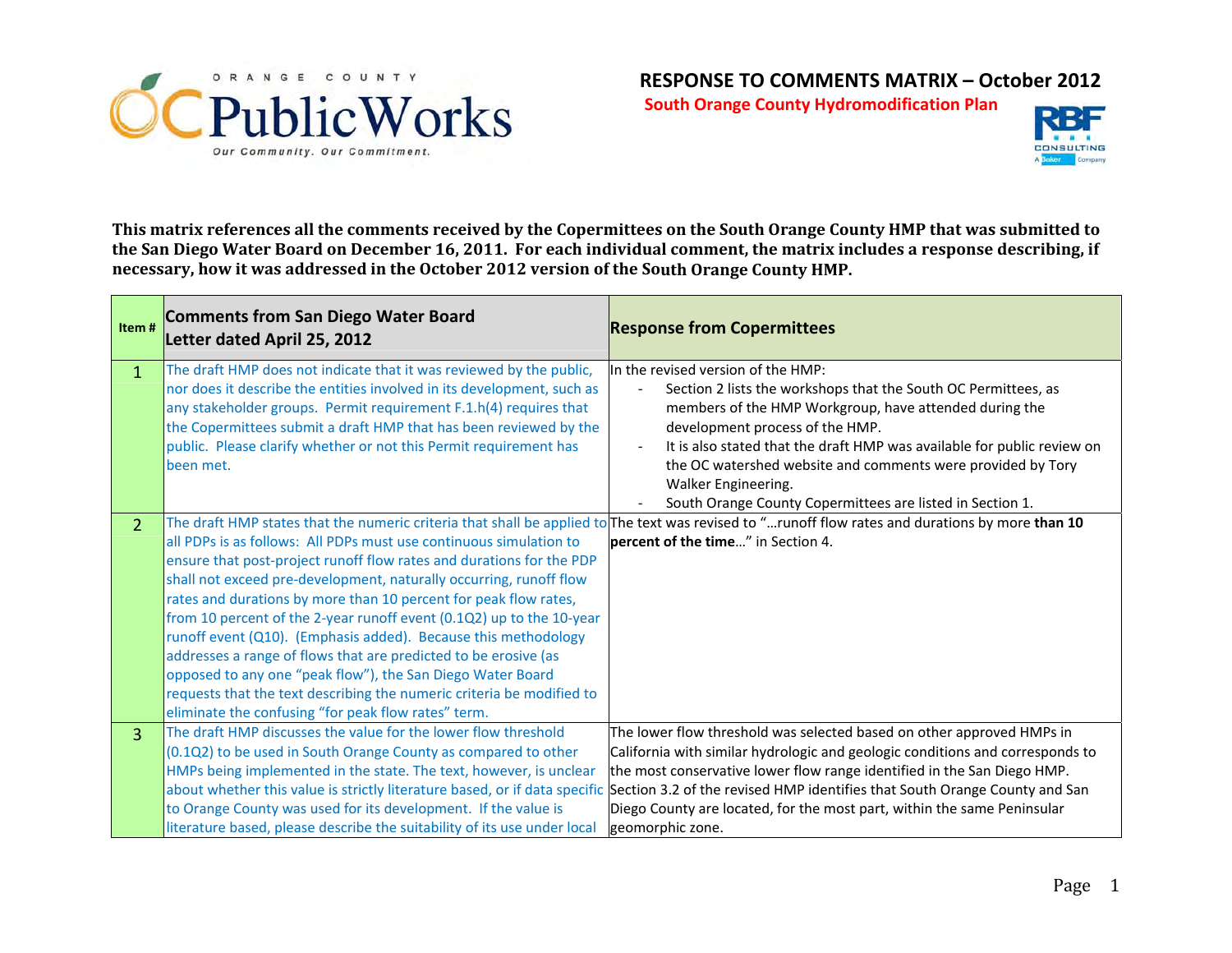



| Item#           | <b>Comments from San Diego Water Board</b><br>Letter dated April 25, 2012                                                              | <b>Response from Copermittees</b>                                                                                                                |
|-----------------|----------------------------------------------------------------------------------------------------------------------------------------|--------------------------------------------------------------------------------------------------------------------------------------------------|
|                 | conditions.                                                                                                                            |                                                                                                                                                  |
| $\overline{4}$  | The draft HMP does not address how a project applicant would                                                                           | Subsection 3.7 entitled "Identification of naturally-occurring conditions" was                                                                   |
|                 | identify pre-development, naturally occurring flow rates and                                                                           | created in the HMP. The discussion includes several publicly-available                                                                           |
|                 | durations, in cases where the pre-project condition has been altered.                                                                  | information sources that may help the developer characterize pre-development                                                                     |
|                 | Please include guidance or examples of how a project applicant might conditions, including geology, topography, soils, and vegetation. |                                                                                                                                                  |
|                 | meet this requirement.                                                                                                                 |                                                                                                                                                  |
| 5               | Permit section F.1.h(1)(a) requires that a performance standard be                                                                     | Subsection 4.1 identifies the hydrologic element and the sediment supply                                                                         |
|                 |                                                                                                                                        | created that ensures that the geomorphic stability within the channel element of the overall performance standard adopted by the HMP. Compliance |
|                 | not be compromised as a result of receiving runoff discharges from                                                                     | with both standards will maintain the geomorphic stability of the channel.                                                                       |
|                 | PDPs. Although the draft HMP states the numeric criteria that shall                                                                    |                                                                                                                                                  |
|                 | be applied to all PDPs, it is unclear that this numeric criteria satisfies                                                             | Demonstration of flow-duration matching for the range of geomorphically-                                                                         |
|                 | the requirement to develop such a performance standard. The                                                                            | significant flows constitute conformance with the hydrologic performance                                                                         |
|                 | qualitative standard upheld by the draft HMP and required by the                                                                       | standard. An alternative hydrologic performance standard is also formulated for                                                                  |
|                 | Permit should be clearly stated in the text.                                                                                           | those projects not able to mitigate onsite or offsite.                                                                                           |
| $6\phantom{1}6$ | Permit section F.1.h(1)(b) requires that, in the case of an artificially                                                               | Subsections 3.2 and 4.1 identify that "the lower flow threshold corresponds                                                                      |
|                 | hardened channel, the lower boundary of the range of runoff flows                                                                      | with the critical channel flow that produces the critical shear stress that initiates                                                            |
|                 | identified shall correspond with the critical channel flow that<br>produces the critical shear stress that initiates channel bed       | channel bed movement or that erodes the toe of channel banks of a soft-<br>bottomed channel"                                                     |
|                 | movement or that erodes the toe of channel banks of a comparable                                                                       |                                                                                                                                                  |
|                 | soft-bottom channel. The draft HMP must state that the proposed                                                                        |                                                                                                                                                  |
|                 | lower flow threshold (0.1Q2) will satisfy this condition. Additionally,                                                                |                                                                                                                                                  |
|                 | if a PDP is allowed to do a site-specific analysis and potentially raise                                                               |                                                                                                                                                  |
|                 | the lower flow threshold, then the draft HMP must clarify that the                                                                     |                                                                                                                                                  |
|                 | PDP must adhere to this Permit requirement.                                                                                            |                                                                                                                                                  |
| $\overline{7}$  | Draft HMP section 4.3 describes PDPs that are exempt from HMP                                                                          | Only engineered conveyance systems, which have the capacity to convey the 10-                                                                    |
|                 | criteria. For example, section 4.3.1 describes exemptions originating                                                                  | year flow for ultimate conditions and extend continuously to exempt receiving                                                                    |
|                 | from Provision F.2.h.(3) of the Permit, to include: • PDPs that                                                                        | waters, are exempt from the requirements of this HMP. Such existing                                                                              |
|                 | discharge runoff directly into underground storm drains discharging                                                                    | conveyance systems are not susceptible to hydromodification for the range of                                                                     |
|                 | directly to bays or the ocean; and • PDPs that discharge runoff into                                                                   | geormorphically-significant flows.                                                                                                               |
|                 | conveyance channels whose bed and bank are concrete lined all the                                                                      |                                                                                                                                                  |
|                 | way from the point of discharge to Ocean waters, enclosed bays,                                                                        |                                                                                                                                                  |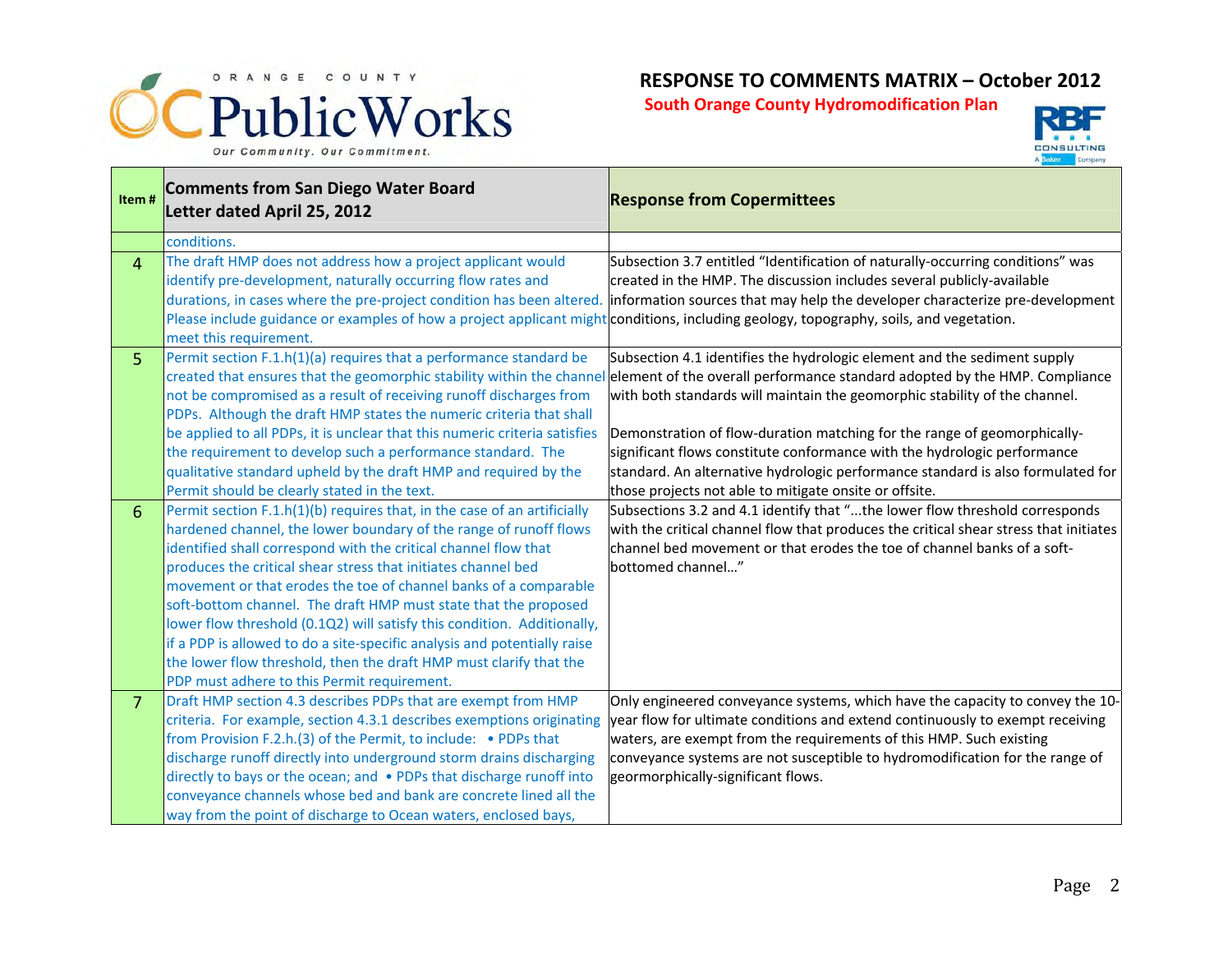



| Item# | <b>Comments from San Diego Water Board</b><br>Letter dated April 25, 2012                                                                                                                                                                                                                                                                                                                                                                                                                                                                                                                                                                                                                                                                                                                                                                                                                                                                                                                                                                                                                                                                                      | <b>Response from Copermittees</b>                                                      |
|-------|----------------------------------------------------------------------------------------------------------------------------------------------------------------------------------------------------------------------------------------------------------------------------------------------------------------------------------------------------------------------------------------------------------------------------------------------------------------------------------------------------------------------------------------------------------------------------------------------------------------------------------------------------------------------------------------------------------------------------------------------------------------------------------------------------------------------------------------------------------------------------------------------------------------------------------------------------------------------------------------------------------------------------------------------------------------------------------------------------------------------------------------------------------------|----------------------------------------------------------------------------------------|
|       | estuaries, or water storage reservoirs and lakes. The draft HMP<br>states that "engineered sections" or "concrete channels" are exempt.<br>However, the text broadly defines these areas as "metal, plastic,<br>concrete, closed conduits, engineered earthen, concrete, reinforced<br>concrete, riprap, and articulated concrete mat." This interpretation<br>includes construction materials well beyond the scope of the Permit<br>language, which narrowly includes channels "whose bed and bank<br>are concrete lined all the way from the point of discharge to [the<br>receiving waterbody]." The expanded definition in the draft HMP<br>does not meet Permit requirements and must therefore be removed.<br>The text describing Figure 4-3 (nodes 4 and 5) has similar language<br>describing the exemption, stating that for a PDP to qualify, "the<br>existing hardened or rehabilitated conveyance system must continue<br>uninterrupted to the exempt system." The text should be changed to<br>state that "the existing concrete lined system must continue<br>uninterrupted to the exempt system" to be consistent with Permit<br>requirements. |                                                                                        |
| 8     | The draft HMP also includes an exemption from tidally influenced<br>channel segments. The San Diego County HMP includes this<br>exemption, but restricts it to lagoons. Additionally, the San Diego<br>County HMP necessitates inclusion of an assessment by a certified<br>biologist regarding the impacts caused by altered<br>freshwater/saltwater balance from PDPs, and an energy dissipation<br>system designed to mitigate the 100-year storm outlet velocity.<br>Please include the same restrictions as the San Diego County HMP in<br>the draft HMP or remove the exemption.                                                                                                                                                                                                                                                                                                                                                                                                                                                                                                                                                                         | The exemption from tidally influenced channel segments was eliminated from<br>the HMP. |
| 9     | Draft HMP section 4.3.2 describes an exemption for infill<br>development projects, which is similarly included in the San Diego<br>County HMP. This exemption is permissible in San Diego County<br>because the performance standard is "post-project runoff flow<br>rates and durations shall not exceed pre-project runoff flow rates and                                                                                                                                                                                                                                                                                                                                                                                                                                                                                                                                                                                                                                                                                                                                                                                                                    | The exemption for infill development projects was eliminated from the HMP.             |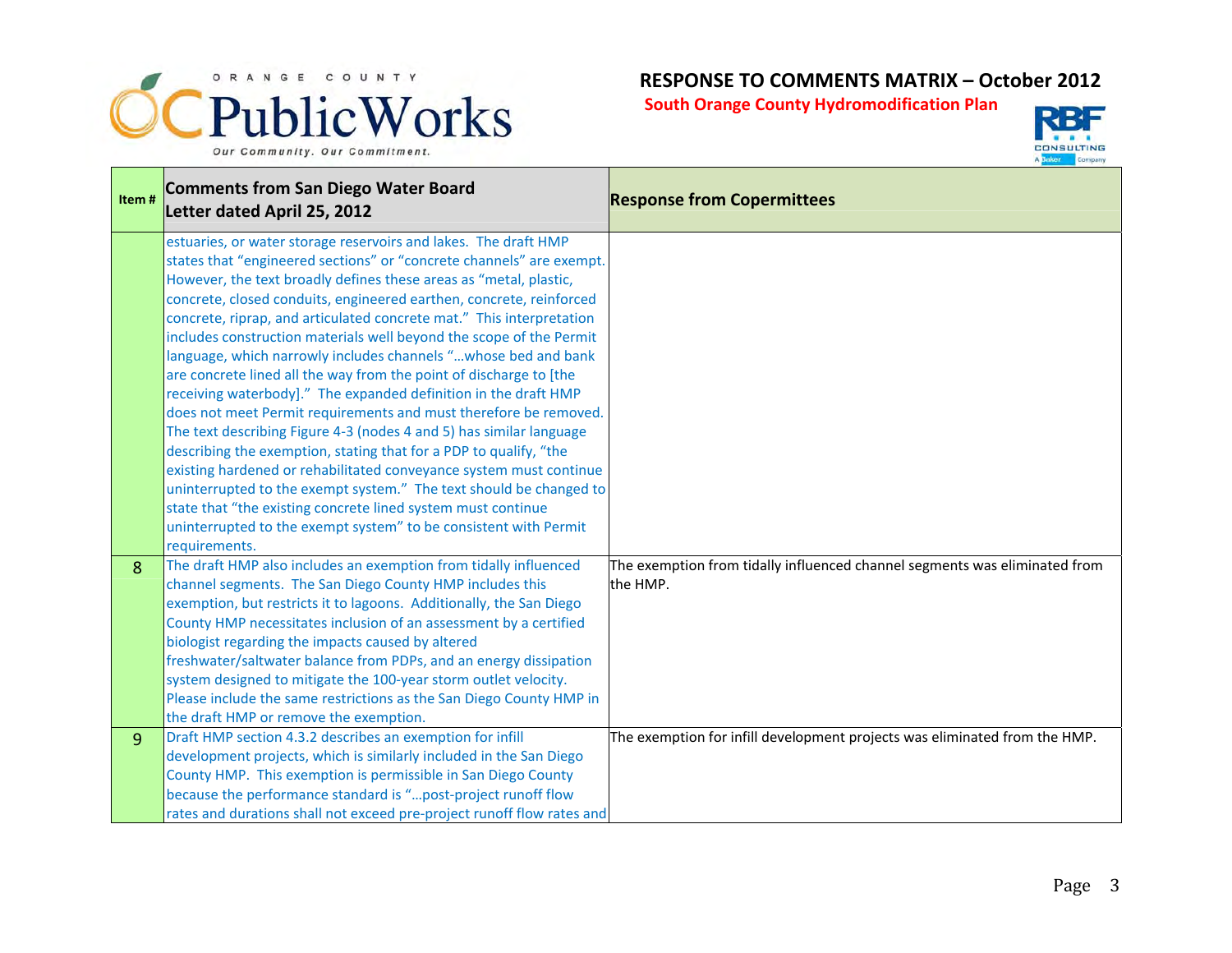



| Item# | <b>Comments from San Diego Water Board</b><br>Letter dated April 25, 2012                                                                                                                                                                                                                                                                                                                                                                                                                                                                                                                                                                                                                                                                                                                                                                                                                                                                            | <b>Response from Copermittees</b>                                                                                                                                                                                                                                                                                                                                                                                                                                                        |
|-------|------------------------------------------------------------------------------------------------------------------------------------------------------------------------------------------------------------------------------------------------------------------------------------------------------------------------------------------------------------------------------------------------------------------------------------------------------------------------------------------------------------------------------------------------------------------------------------------------------------------------------------------------------------------------------------------------------------------------------------------------------------------------------------------------------------------------------------------------------------------------------------------------------------------------------------------------------|------------------------------------------------------------------------------------------------------------------------------------------------------------------------------------------------------------------------------------------------------------------------------------------------------------------------------------------------------------------------------------------------------------------------------------------------------------------------------------------|
|       | durations" Under Order No. R9-2007-0001 (the San Diego County<br>Municipal Storm Water Permit), there is no requirement that each<br>project use the pre-development hydrology as the performance<br>standard, only the pre-project hydrology. For example, a San Diego<br>County redevelopment PDP replacing concrete with concrete may<br>not necessarily include hydromodification management controls. In<br>contrast, the Permit includes a requirement that PDPs meet the pre-<br>development performance standard, which was intentionally<br>included as a way to improve the watershed hydrology over time via<br>redevelopment projects. Therefore, the blanket exemption for infill<br>development is not appropriate under the Permit requirements and                                                                                                                                                                                   |                                                                                                                                                                                                                                                                                                                                                                                                                                                                                          |
| 10    | must be removed from the draft HMP.<br>Draft HMP section 4.3.3 describes exemptions for in-stream flood<br>control and restoration projects. This exemption is not explicitly<br>The San Diego Water Board recognizes that in order to protect public<br>safety, the use of in-stream measures may be necessary, including<br>the use of non-naturally occurring materials. However, it is not<br>appropriate to provide a blanket exemption for such projects<br>because this would discourage the project proponent from exploring<br>more environmentally friendly options. We expect project<br>proponents to explore all possible solutions for flood control,<br>including solutions that would enhance creek beneficial uses, before<br>the HMP requirements are concluded as technically infeasible.<br>Therefore, this exemption must be removed from the draft HMP and<br>flood control projects must be reviewed on a case-by-case basis. | The revised exemption for in-stream flood control and restoration projects<br>obligates the Permittee to evaluate the feasibility of using natural materials for<br>allowed by the Permit, nor is it present in the San Diego County HMP. stabilization and rehabilitation projects on a case-by-case basis. If the use of<br>natural materials is determined to be infeasible by the Permittee, the use of<br>non-naturally occurring material will be allowed. (See subsection 4.3.ii) |
| 11    | In light of comments 7-10 above regarding draft HMP exemptions,<br>please revisit the process associated with applicability of the draft<br>HMP, as well as Figures 4-3, 4-4, 4-5, and 4-6 for accuracy.                                                                                                                                                                                                                                                                                                                                                                                                                                                                                                                                                                                                                                                                                                                                             | Figures in Section 4 were revised accordingly.                                                                                                                                                                                                                                                                                                                                                                                                                                           |
| 12    | PDPs unable to satisfy the numeric criteria due to technical                                                                                                                                                                                                                                                                                                                                                                                                                                                                                                                                                                                                                                                                                                                                                                                                                                                                                         | Draft HMP section 4.4.1 describes alternative compliance options for A revised formulation of the hydrologic performance standard identifies that,<br>for offsite mitigation projects, the later must be capable of matching or reducing                                                                                                                                                                                                                                                 |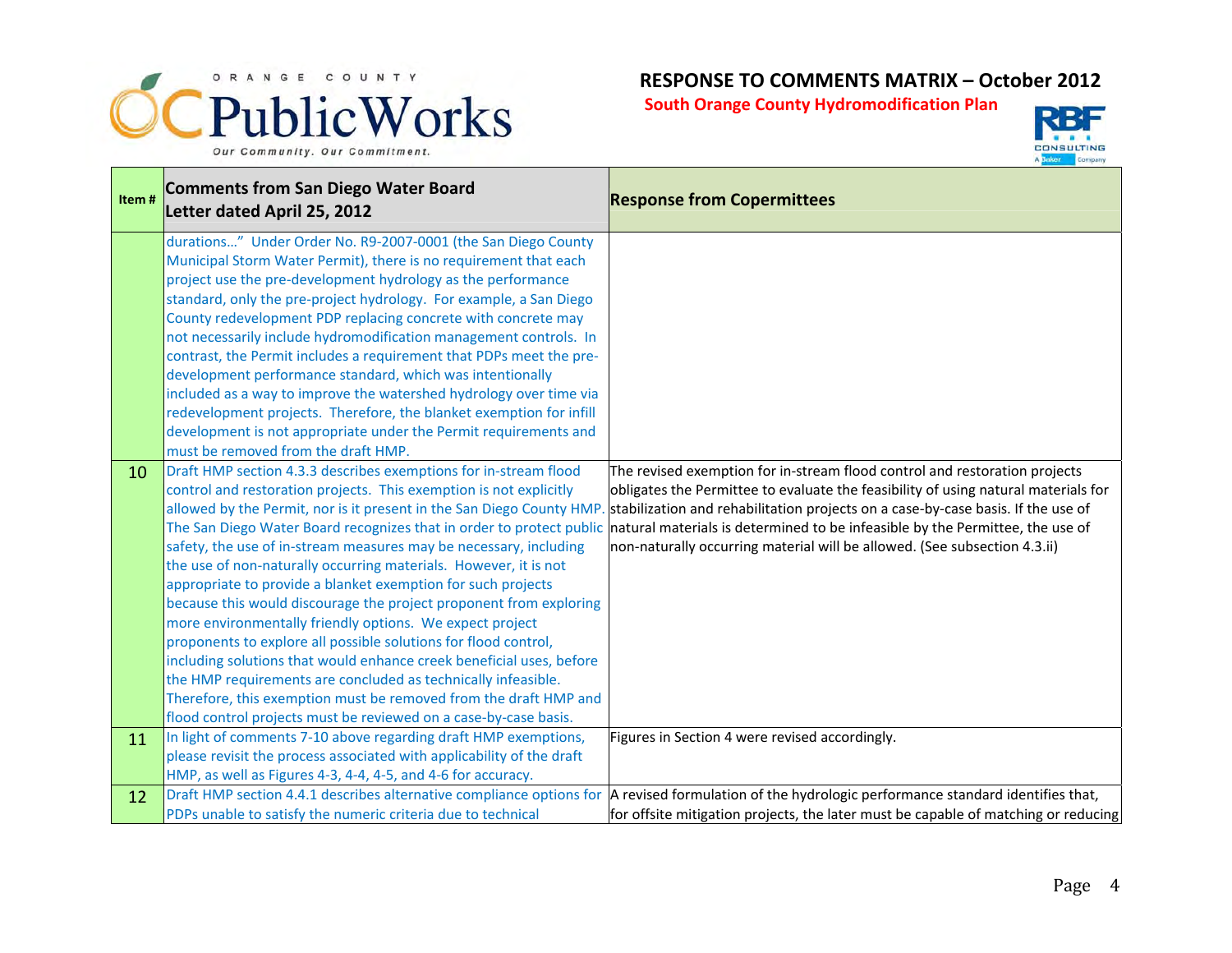



| Item#    | <b>Comments from San Diego Water Board</b><br>Letter dated April 25, 2012                                                                                                                                                                                                                                                                                                                                                                                                                                                                                                                                                                                                                                                                                                                                                                                                                                                  | <b>Response from Copermittees</b>                                                                                                                                                                                                                                                                                                                                                                                                                                                                                                                                                                                                                                                                                   |
|----------|----------------------------------------------------------------------------------------------------------------------------------------------------------------------------------------------------------------------------------------------------------------------------------------------------------------------------------------------------------------------------------------------------------------------------------------------------------------------------------------------------------------------------------------------------------------------------------------------------------------------------------------------------------------------------------------------------------------------------------------------------------------------------------------------------------------------------------------------------------------------------------------------------------------------------|---------------------------------------------------------------------------------------------------------------------------------------------------------------------------------------------------------------------------------------------------------------------------------------------------------------------------------------------------------------------------------------------------------------------------------------------------------------------------------------------------------------------------------------------------------------------------------------------------------------------------------------------------------------------------------------------------------------------|
|          | infeasibility. The off-site mitigation option requires that a mitigation<br>project be capable of treating the equivalent runoff volume that<br>would have been treated from onsite hydromodification controls.<br>However, the in-stream restoration option is less clear as to the<br>minimum performance standard that would be required. If this<br>option is to be reviewed on a case-by-case basis, then the draft HMP<br>must indicate that the governing Copermittee is responsible for<br>ensuring that the level of restoration is adequate given the PDP's<br>impacts. For off-site mitigation or stream restoration, each<br>Copermittee must require a mechanism to ensure completion of<br>alternative compliance obligations by the project. Please describe in<br>the draft HMP how the Copermittees will ensure that each project<br>complete their obligations under the alternative compliance process. | the equivalent flow-duration curve (See subsection 4.1). Similarly, the revised<br>text states that, for restoration projects, the governing Permittee is responsible<br>of the performance equivalency of the project that will ensure the channel<br>stability and restore the beneficial uses.<br>In addition, a subsection entitled "Review Mechanism of Alternative Compliance<br>Projects" (4.4.iii) was added to the document. The subsection provides<br>guidelines to the Copermittees for establishing a mechanism that will ensure<br>that the timing and financing of the project are secured. This will guarantee that<br>construction will be completed and maintenance performed over the long term. |
| 13       | on on-site management controls and that do not qualify for<br>alternative compliance (due to technical infeasibility) are required to<br>redesign the project (i.e. project approval shall not be granted unless<br>criteria are met).                                                                                                                                                                                                                                                                                                                                                                                                                                                                                                                                                                                                                                                                                     | Please clarify that all PDPs that fail to meet the numeric criteria based The revised subsection 4.1 states that "Priority Development Projects that fail to<br>meet the dual performance standard or do not qualify for the alternate<br>performance standard are required to redesign the project."                                                                                                                                                                                                                                                                                                                                                                                                               |
| 14       | Draft HMP section 4.5.4 describes requirements for municipal<br>roadway projects. The text states that projects that are not exempt<br>have the option to implement a "green street approach" to meet<br>compliance in lieu of standard requirements for both pollutant<br>treatment and hydromodification mitigation. Please note that Permit<br>section F.1.d applies to all streets, roads, highways, and freeways,<br>and does not allow for deviation from standard requirements.                                                                                                                                                                                                                                                                                                                                                                                                                                     | Municipal roadway projects have the option the implement a Green Street<br>Approach, as advocated by the US Environmental Protection Agency, "to<br>provide source control of stormwater, limit its transport and pollutant<br>conveyance to the collection system, restore predevelopment hydrology to the<br>extent possible, and provide environmentally enhanced roads."                                                                                                                                                                                                                                                                                                                                        |
| 15<br>16 | Draft HMP section 5.1 describes the process that will be required for<br>all PDPs to ensure pre-project sediment supply. Please clarify how a<br>project applicant would "replace" bed material supply if it is<br>determined that land development would reduce the supply (Step 3,<br>page 5-1).<br>Draft HMP section 5.1 .2 describes the alternative compliance                                                                                                                                                                                                                                                                                                                                                                                                                                                                                                                                                        | Section 5.1 enumerates the sediment management measures to be successively<br>considered by a project proponent, including (1) maintaining the pre-project<br>bed material discharge from the site; (2) rerouting drainage pathways through<br>coarse bed sediments onsite; or (3) providing additional mitigation in site runoff.<br>Section 5.1. ii clarifies (1) the steps of the alternative compliance methodology                                                                                                                                                                                                                                                                                             |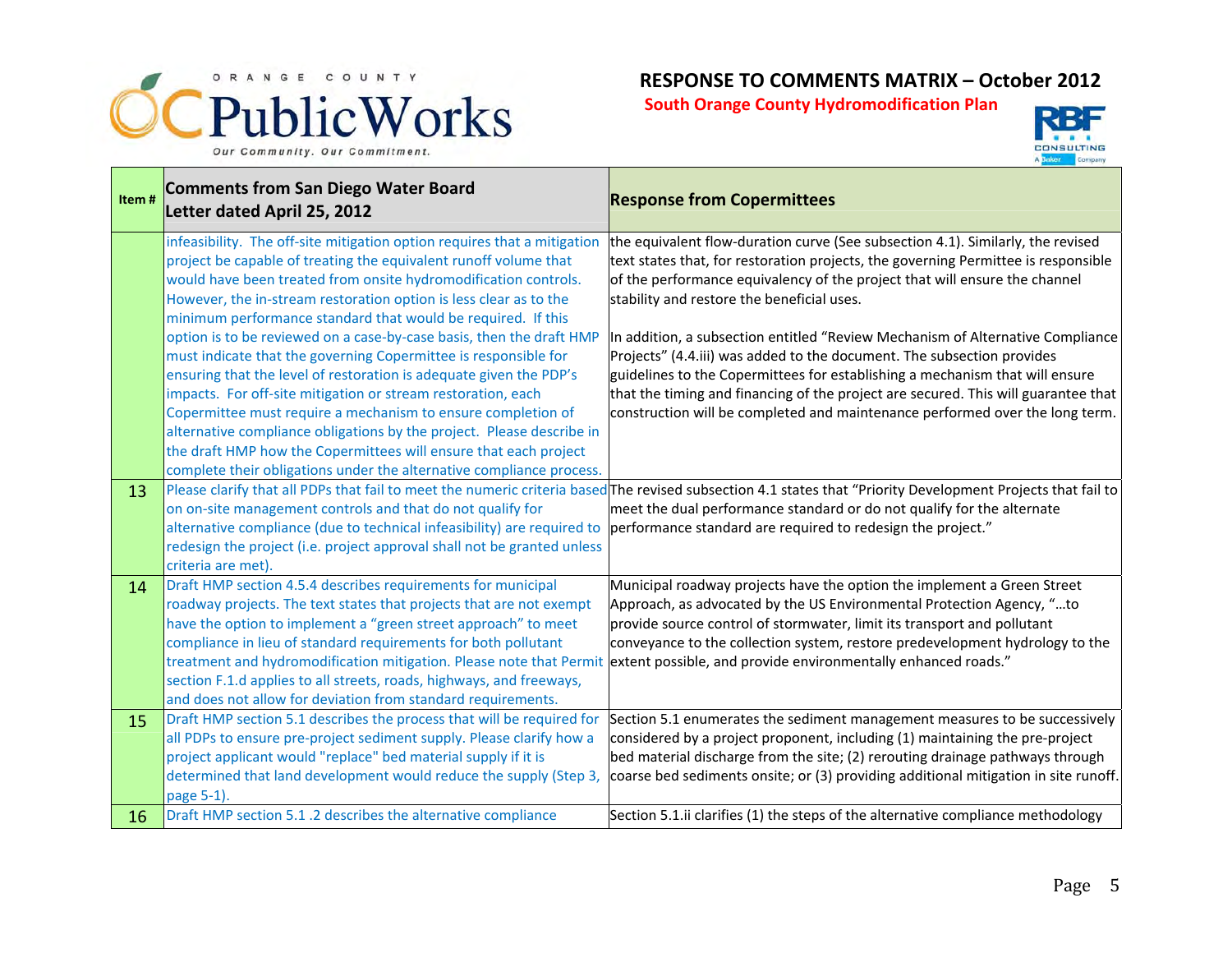



| Item# | Comments from San Diego Water Board<br>Letter dated April 25, 2012                                                              | <b>Response from Copermittees</b>                                                                                                             |
|-------|---------------------------------------------------------------------------------------------------------------------------------|-----------------------------------------------------------------------------------------------------------------------------------------------|
|       | methodology for certain PDPs (as it relates to preserving sediment<br>supply). Please clarify 1) how the alternative compliance | and the role of the governing Copermittee; (2) the infeasibility of other onsite                                                              |
|       | methodology would function, 2) the trigger for when a project would                                                             | sediment management measures must be documented by a Professional<br>Engineer to the governing Copermittee prior to pursuing this option; (3) |
|       | be allowed to utilize this methodology, and 3) how this methodology                                                             | maintaining the capacity-supply ratio within 10% of the unity will ensure the                                                                 |
|       | would meet its goal of preservation of sediment supply.                                                                         | dynamic stability of the stream.                                                                                                              |
| 17    | Draft HMP section 6.0 describes the proposed monitoring                                                                         | The revised Section 6 specifies that "The frequency and geographical                                                                          |
|       | requirements in order to assess the effectiveness of the draft HMP.                                                             | distribution of the proposed monitoring actions is optimally selected upon                                                                    |
|       | Please clarify how the proposed monitoring would accomplish an                                                                  | identification of the scientifically-observed seasonal and geographical patterns                                                              |
|       | "effectiveness assessment" given the monitoring locations and                                                                   | of hydromodification and in-stream biological activity."                                                                                      |
|       | monitoring frequencies proposed, as well as a description of what                                                               | In addition, a description of the hydrologic, geomorphic, and biological                                                                      |
|       | exactly will be assessed.                                                                                                       | assessments to be performed as part of the effectiveness monitoring is provided                                                               |
|       |                                                                                                                                 | lin Section 6.                                                                                                                                |
| 18    | Please explain the difference between the geomorphic surveys and                                                                | Subsection 6.4 describes the differentiation between geomorphic surveys and                                                                   |
|       | cross-section surveys, as described in section 6.4.                                                                             | cross-section surveys. For instance, geomorphic assessments consist of                                                                        |
|       |                                                                                                                                 | characterizing the rate of change, if any, of bed material encountered,                                                                       |
|       |                                                                                                                                 | vegetation, and bed and bank lateral and longitudinal profiles that are derived                                                               |
|       |                                                                                                                                 | from cross-section surveys.                                                                                                                   |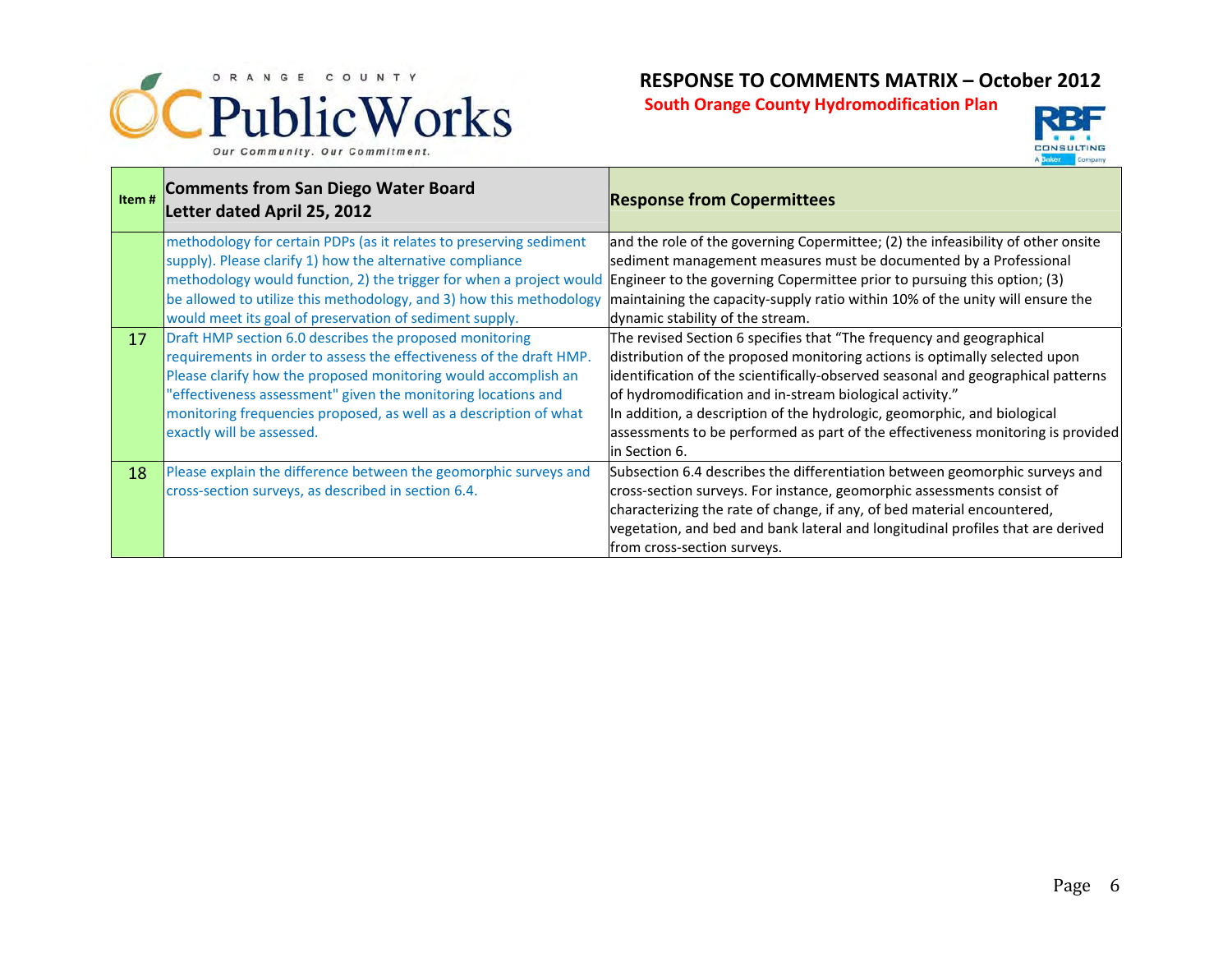



| Item#          | Comments from Luis Parra - Tory Walker Engineering<br>Letter dated April 14, 2012                                                                                                                                                                                                                                                                                                                                                                                                                                                                                                                                                                                                                             | <b>Response from Copermittees</b>                  |
|----------------|---------------------------------------------------------------------------------------------------------------------------------------------------------------------------------------------------------------------------------------------------------------------------------------------------------------------------------------------------------------------------------------------------------------------------------------------------------------------------------------------------------------------------------------------------------------------------------------------------------------------------------------------------------------------------------------------------------------|----------------------------------------------------|
| $\mathbf{1}$   | Page 1-1, Introduction, first paragraph, first lane:<br>It says: "Hydromodification refers to the changes in magnitude and<br>frequency of stream flows due to urbanization"<br>It should say: "Hydromodification refers to the changes in magnitude<br>and frequency of stream flows and its associated sediment load due<br>to urbanization or other changes in the watershed land use and<br>hydrology "<br>Explanation: Urbanization is not the only factor contributing to<br>hydromodification. Agricultural activities, construction of reservoirs,<br>diversion of water and other human activities may affect sediment-<br>water balance in a watershed and consequently cause<br>hydromodification. | Noted. The sentence was reformulated as suggested. |
| $\overline{2}$ | Page 1-1, last lane of first paragraph:<br>It says: " below critical shear stress levels have little or no effect on<br>the channel stability."<br>It should say: " below critical shear stress levels have no effect on<br>the channel stability".<br>Explanation: By definition, critical shear stress is the stress that<br>causes incipient movement (Shields equation). Therefore, there is no<br>sediment transport for flows that generate shear stress levels below<br>such critical shear stress, and therefore such flows have no effect.                                                                                                                                                           | Noted. The sentence revised as suggested.          |
| 3              | Page 3-1, second paragraph:<br>It says: "The processes involved in aggradation and degradation are<br>complex, but are caused by an alteration of the hydrologic regime of<br>a watershed due to increases in impervious surfaces, more efficient<br>storm drain networks, and a change in historic sediment supply<br>sources."<br>It should say: ""The processes involved in aggradation and<br>degradation are complex, but are caused by an alteration of the                                                                                                                                                                                                                                             | Agreed. ", among other factors" was added.         |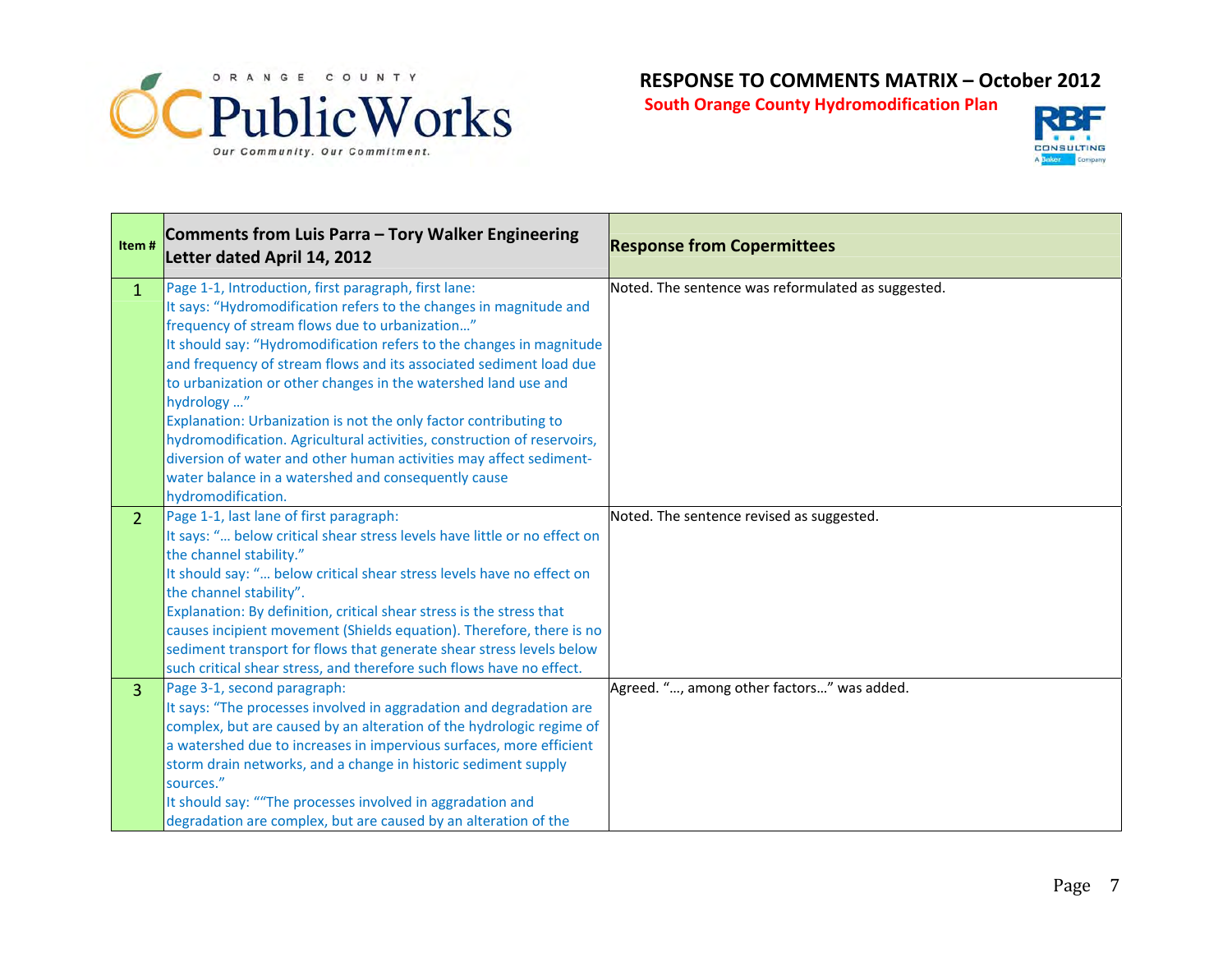



| Item# | Comments from Luis Parra - Tory Walker Engineering<br>Letter dated April 14, 2012                                                                                                                                                                                                                                                                                                                                                                                                                                                                                                                                                                                                                                                                                                                                                                                                                                                                                                                                                                                                                                                                                                                                                                                                                                                                                                               | <b>Response from Copermittees</b>               |
|-------|-------------------------------------------------------------------------------------------------------------------------------------------------------------------------------------------------------------------------------------------------------------------------------------------------------------------------------------------------------------------------------------------------------------------------------------------------------------------------------------------------------------------------------------------------------------------------------------------------------------------------------------------------------------------------------------------------------------------------------------------------------------------------------------------------------------------------------------------------------------------------------------------------------------------------------------------------------------------------------------------------------------------------------------------------------------------------------------------------------------------------------------------------------------------------------------------------------------------------------------------------------------------------------------------------------------------------------------------------------------------------------------------------|-------------------------------------------------|
|       | hydrologic regime of a watershed due to increases in impervious<br>surfaces, more efficient storm drain networks, and a change in<br>historic sediment supply sources, among other factors."<br>Explanation: Urbanization is not the only factor contributing to<br>hydromodification. Agricultural activities, construction of reservoirs,<br>diversion of water and other human activities may affect sediment-<br>water balance in a watershed and consequently cause<br>hydromodification.                                                                                                                                                                                                                                                                                                                                                                                                                                                                                                                                                                                                                                                                                                                                                                                                                                                                                                  |                                                 |
| 4     | Page 3-2, second paragraph:<br>It says "Hydromodification BMPs differ slightly from those used to<br>meet water quality objectives in that they focus more on matching<br>undeveloped flow-regimes than on removing potential pollutants"<br>It should say: "Hydromodification BMPs differ from those used to<br>meet water quality objectives in that they focus more on generating a<br>flow-duration curve that matches or reduces the undeveloped flow<br>duration curve than on removing potential pollutants, "<br>Explanation: Differ slightly is a subjective qualification. It is not a<br>slight difference between hydromodification BMPs and water quality<br>BMP in my expert opinion, as the objective is different. Therefore,<br>eliminate "slightly".<br>Also, a hydromodification design can comply with HMP requirements<br>simply by reducing the flow duration curve, as there are no<br>requirements for flow duration comparison below a certain<br>percentage of the flow or the time, only above certain percentage of<br>the peak flow or the time duration. In other words, comparisons are<br>made to be below the existing (or natural) flow duration curve, but<br>not to be above certain percentage of the existing (or natural) flow<br>duration curve. Consequently, the focus is not to match, it is to match<br>or reduce the existing flow duration curve. | Agreed. As suggested, the sentence was revised. |
| 5     | Page 3-2, Flow Duration Control section:<br>It says "Flow Duration Control matches both the duration and                                                                                                                                                                                                                                                                                                                                                                                                                                                                                                                                                                                                                                                                                                                                                                                                                                                                                                                                                                                                                                                                                                                                                                                                                                                                                        | Agreed. The sentence was corrected.             |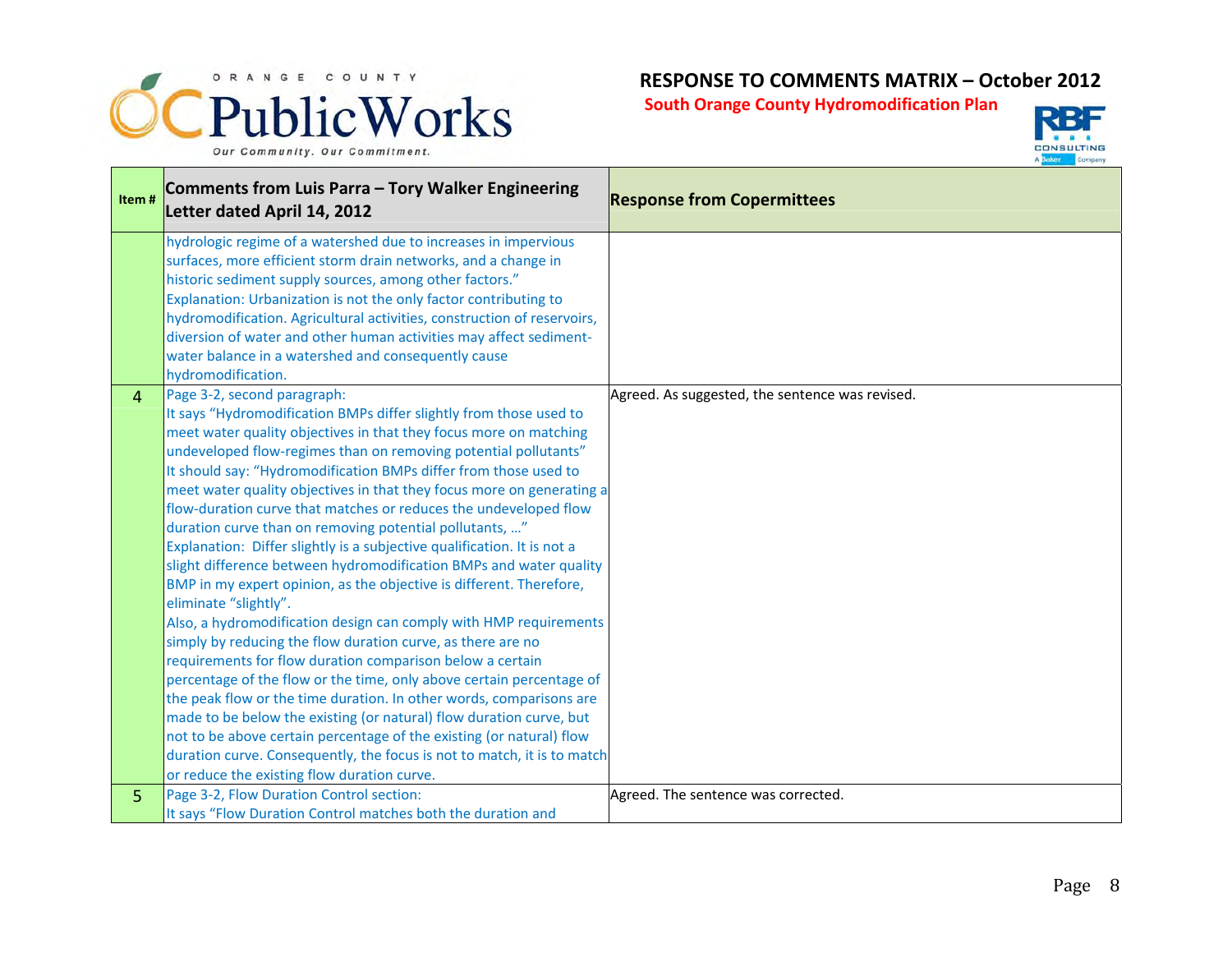



| Item#          | Comments from Luis Parra - Tory Walker Engineering<br>Letter dated April 14, 2012                                                                                                                                                                                                                                                                                                                                                                                                                                                                                                                                                                                                                   | <b>Response from Copermittees</b>                       |
|----------------|-----------------------------------------------------------------------------------------------------------------------------------------------------------------------------------------------------------------------------------------------------------------------------------------------------------------------------------------------------------------------------------------------------------------------------------------------------------------------------------------------------------------------------------------------------------------------------------------------------------------------------------------------------------------------------------------------------|---------------------------------------------------------|
|                | magnitude of a specified range of storms".<br>It should say: "Flow Duration Control matches or reduces both the<br>duration and magnitude of a specified range of storms".<br>Explanation: A hydromodification design can comply with HMP<br>requirements simply by reducing the flow duration curve, as there<br>are no requirements for flow duration comparison below a certain<br>percentage of the flow or the time, only above certain percentage of<br>the peak flow or the time duration. In other words, comparisons are<br>made to be below the existing (or natural) flow duration curve, but<br>not to be above certain percentage of the existing (or natural) flow<br>duration curve. |                                                         |
| 6              | Page 3-2, last paragraph:<br>It says "Both methods employ continuous simulation to match flow-<br>durations, but differences exist in how continuous simulation is<br>used".<br>It should say: "Both methods employ continuous simulation to match<br>or reduce flow-durations, but differences exist in how continuous<br>simulation is used".<br>Explanation: Same explanation as in 5).                                                                                                                                                                                                                                                                                                          | Agreed. The sentence was corrected.                     |
| $\overline{7}$ | Page 3-3, last paragraph (highlighted in yellow):<br>It says " (SOCHM) allows the user to match the flow duration curve<br>It should say: " (SOCHM) allows the user to match or reduce the<br>flow duration curve "<br>Explanation: Same explanation as in 4).                                                                                                                                                                                                                                                                                                                                                                                                                                      | Agreed. The sentence was corrected.                     |
| 8              | Page 3-4, first paragraph (fifth line):<br>It says "Sizing factors are based on the soil type of the project site<br>and are adjusted for Mean Annual Precipitation."<br>It should say: "Sizing factors are based on the soil type of the project<br>site and are usually adjusted for Mean Annual Precipitation."<br>Explanation: the adjustment for mean precipitation is not always                                                                                                                                                                                                                                                                                                              | Agreed. The adverb "usually" was added to the sentence. |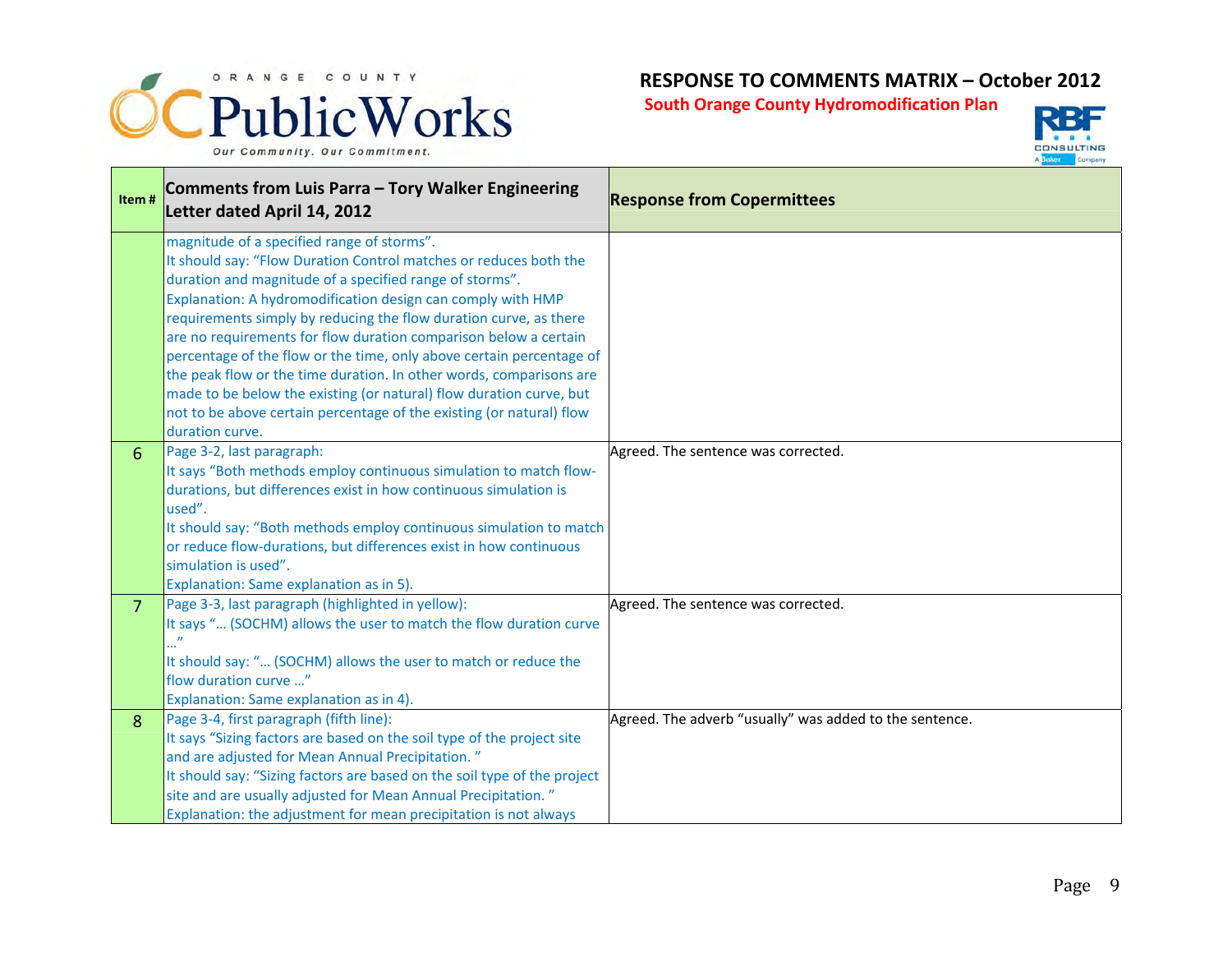



| Item#          | Comments from Luis Parra - Tory Walker Engineering<br>Letter dated April 14, 2012                                                                                                                                                                                                                                                                                                                                                                                                                                                                                                                                                                                                                                                                                                                                                                                                                                                                                                                                                                                                                                                                                                                                                                                                                                                                                                                                                                                                        | <b>Response from Copermittees</b> |
|----------------|------------------------------------------------------------------------------------------------------------------------------------------------------------------------------------------------------------------------------------------------------------------------------------------------------------------------------------------------------------------------------------------------------------------------------------------------------------------------------------------------------------------------------------------------------------------------------------------------------------------------------------------------------------------------------------------------------------------------------------------------------------------------------------------------------------------------------------------------------------------------------------------------------------------------------------------------------------------------------------------------------------------------------------------------------------------------------------------------------------------------------------------------------------------------------------------------------------------------------------------------------------------------------------------------------------------------------------------------------------------------------------------------------------------------------------------------------------------------------------------|-----------------------------------|
|                | considered. For example, in the HMP Document for San Diego<br>County, the sizing tables are not adjusted by precipitation, as the<br>entire County is divided in three sub-areas to size BMPs, and a given<br>project belongs to Lindbergh, Oceanside or Wohlford area of<br>influence, without adjusting for mean precipitation. In other words,<br>there is an adjustment for location, but within the area of influence<br>of the aforementioned stations there is no adjustment for mean<br>precipitation, even if differences in mean precipitation are larger than<br>10%.                                                                                                                                                                                                                                                                                                                                                                                                                                                                                                                                                                                                                                                                                                                                                                                                                                                                                                         |                                   |
| $\overline{9}$ | Page 3-6, end of fourth paragraph:<br>It says "The south Orange County program elected not to perform the<br>extensive susceptibility mapping required to correlate channel<br>reaches with variable low-flow discharge thresholds, since the return<br>on investment for this type of analysis appears to be very low."<br>It should say: "The south Orange County program elected not to<br>perform the extensive susceptibility mapping required to correlate<br>channel reaches with variable low-flow discharge thresholds. Project<br>proponents may use the susceptibility analysis method explained in<br>the San Diego County HMP if they chose to do so, to determine if a<br>receiving stream can be classified as having low, medium or high<br>susceptibility and therefore optimize the design of hydromodification<br>BMPs".<br>Explanation: The justification for not using variable low-flow<br>discharge thresholds is arbitrary, misleading, and contrary to<br>scientific analysis, hydrology and sediment transport knowledge. It is<br>also contrary to economical optimization of design, and gives an<br>opinion without proper justification. From the scientific point of view,<br>it negates the erosion and sediment transport concept of the<br>beginning of sediment motion, and the applicability of the shields<br>equation (see, among many others, Handbook of Hydrology, Chapter<br>12, and example 12.1 of how the sediment size affects the initial | Noted. No changes were made.      |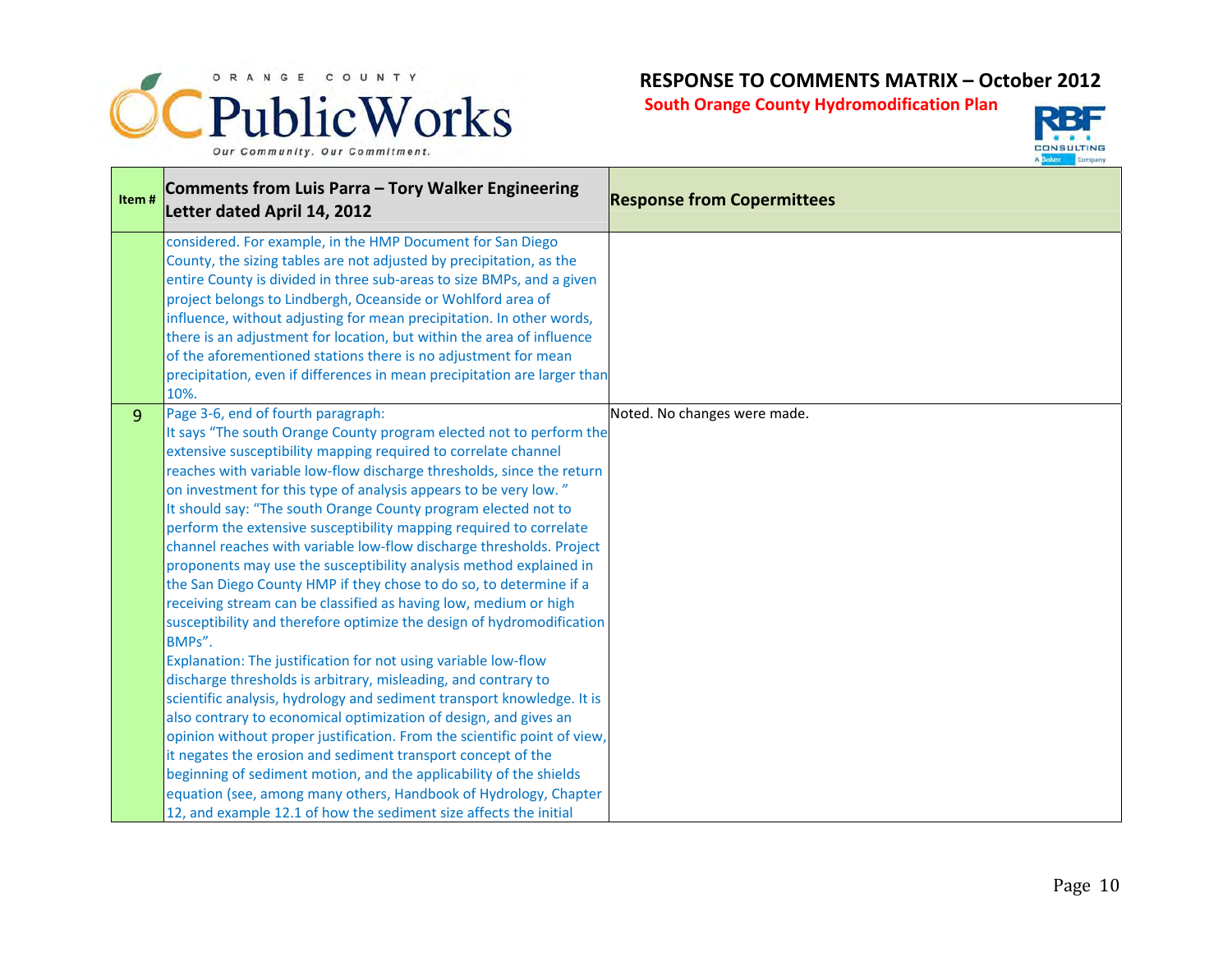



| Item# | Comments from Luis Parra - Tory Walker Engineering<br>Letter dated April 14, 2012                                                                                                                                                                                                                                                                                                                                                                                                                                                                                                                                                                                                                                                                                                                                                                                                                                                                                                                                                                                                                                                                                                                                                                                                                                                                                                                                                             | <b>Response from Copermittees</b>                                                                                                                                              |
|-------|-----------------------------------------------------------------------------------------------------------------------------------------------------------------------------------------------------------------------------------------------------------------------------------------------------------------------------------------------------------------------------------------------------------------------------------------------------------------------------------------------------------------------------------------------------------------------------------------------------------------------------------------------------------------------------------------------------------------------------------------------------------------------------------------------------------------------------------------------------------------------------------------------------------------------------------------------------------------------------------------------------------------------------------------------------------------------------------------------------------------------------------------------------------------------------------------------------------------------------------------------------------------------------------------------------------------------------------------------------------------------------------------------------------------------------------------------|--------------------------------------------------------------------------------------------------------------------------------------------------------------------------------|
|       | sediment movement). From the economical point of view, it describe<br>a return of investment that is quantified as low, even though design<br>tables in the San Diego HMP document show significant reductions in<br>area and volume for HMPs designed under different thresholds with<br>all other variables constant. For example, in soils type D, the<br>reduction in Bio-retention area between a 0.1Q2 threshold and a<br>0.5Q2 threshold is more than 50%. Reductions in area and volume<br>larger than 50% are common depending on the susceptibility of the<br>receiving stream.                                                                                                                                                                                                                                                                                                                                                                                                                                                                                                                                                                                                                                                                                                                                                                                                                                                     |                                                                                                                                                                                |
| 10    | Page 3-7, end of fourth paragraph:<br>It says "It is also generally accepted that events more frequent than<br>the 10-year flow are the most critical for hydromodification<br>management, since flows within this range of return period (up to the<br>10-year event) perform the most work on the channel bed and banks.<br>It should say: "At this point, it is generally accepted that events more<br>frequent than the 10-year flow are the most critical for<br>hydromodification management, since flows within this range of<br>return period (up to the 10-year event) are assumed to perform the<br>most work on the channel bed and banks. However, it is<br>recommended to analyze this point in river discharges for<br>Mediterranean and semi-arid climates as those existing in Southern<br>California, since the range of analysis may change in the future,<br>increasing the low flow and high flow threshold to accommodate to<br>the particular conditions of streams in Southern California.<br>Explanation: Recent studies in the Santa Clara and Tijuana River<br>suggest that events larger than the 10 year storm may have a larger<br>importance than previously thought. Also, the importance of low<br>events could be overestimated, so in the future the range of analysis<br>for Mediterranean-like stream flows could be different. See also<br>explanation in Question 1 of this document, after the comment | Noted. The revised sentence specifies that the range of analysis could<br>potentially change if future studies would provide sufficient evidence<br>warranting a modification. |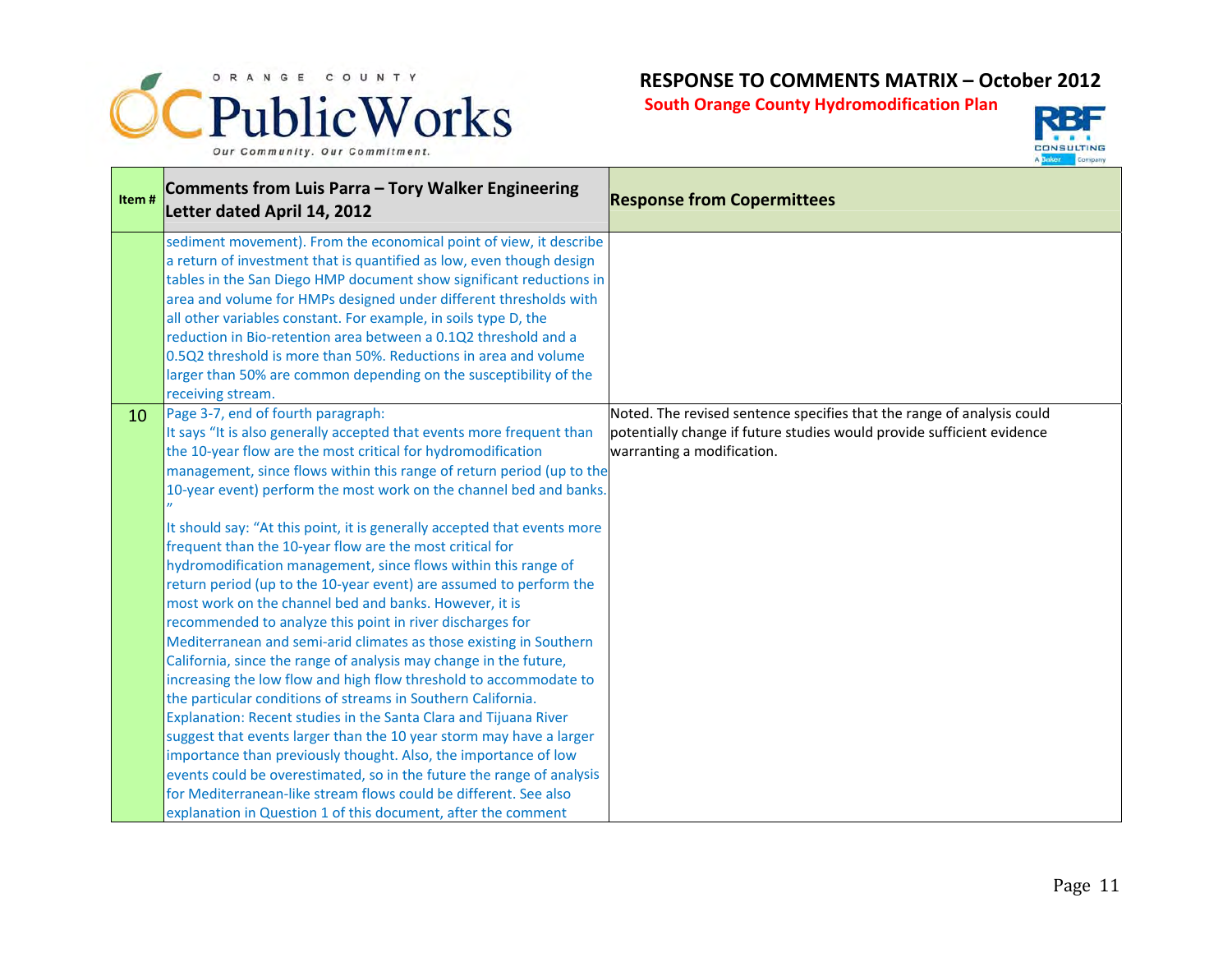



| Comments from Luis Parra - Tory Walker Engineering<br><b>Response from Copermittees</b><br>Letter dated April 14, 2012                                                                                                                                                                                                                                                                                                                                                                                                                                                                                                                                                                                                                                                                                                                                                                                                                                                                                                                                                                                                                                                                                                                                                                                                                                                                                                                                                                                                                                                                                                                                                                                                                                                                                                                                                                                                                                                                                                                                                                                                                                                                                                                                                                                               |
|----------------------------------------------------------------------------------------------------------------------------------------------------------------------------------------------------------------------------------------------------------------------------------------------------------------------------------------------------------------------------------------------------------------------------------------------------------------------------------------------------------------------------------------------------------------------------------------------------------------------------------------------------------------------------------------------------------------------------------------------------------------------------------------------------------------------------------------------------------------------------------------------------------------------------------------------------------------------------------------------------------------------------------------------------------------------------------------------------------------------------------------------------------------------------------------------------------------------------------------------------------------------------------------------------------------------------------------------------------------------------------------------------------------------------------------------------------------------------------------------------------------------------------------------------------------------------------------------------------------------------------------------------------------------------------------------------------------------------------------------------------------------------------------------------------------------------------------------------------------------------------------------------------------------------------------------------------------------------------------------------------------------------------------------------------------------------------------------------------------------------------------------------------------------------------------------------------------------------------------------------------------------------------------------------------------------|
|                                                                                                                                                                                                                                                                                                                                                                                                                                                                                                                                                                                                                                                                                                                                                                                                                                                                                                                                                                                                                                                                                                                                                                                                                                                                                                                                                                                                                                                                                                                                                                                                                                                                                                                                                                                                                                                                                                                                                                                                                                                                                                                                                                                                                                                                                                                      |
| Page 3-8, end of second paragraph:<br>Noted. The revised paragraph identifies that the low flow threshold was based<br>It says: "The implementation of HMPs in Northern California and in<br>on other approved HMPs in California with similar hydrologic and geologic<br>conditions.<br>San Diego has shown that numerically larger low flow threshold<br>generally have very limited applicability in practice. Accordingly, a<br>In addition, the California Geological Survey identifies South Orange County and<br>base low flow threshold (0.1Q2) was selected for this HMP.<br>San Diego County to be within the same geomorphic zone (Peninsular Ranges).<br>Nonetheless, the applicant may compute a site-specific low flow<br>It should say: "The implementation of HMPs in Northern California<br>and in San Diego has shown that numerically larger low flow<br>threshold generally have very limited applicability in practice.<br>According to recent experience in California, most applicants have<br>chosen to use the low flow threshold (0.1Q2) to avoid a susceptibility<br>analysis. Accordingly, a base low flow threshold (0.1Q2) was selected<br>for this HMP. Nonetheless, the applicant may compute a site-specific<br>low flow threshold at their option, following the methodology used in<br>the San Diego County HMP Document".<br>Explanation. The applicability of larger flow thresholds is not limited<br>per se, but complex in its application and most applicants chose not<br>to do it, due to the cost associated with a susceptibility analysis. For<br>those project where it has been used (there are existing examples in<br>the cities of San Marcos, Carlsbad and Poway), the susceptibility<br>analysis have proven to be an effective tool to reduce significantly<br>the size of the hydromodification BMPs, even if the simplified<br>approach based on the Tables 7-1 to 7-4 of the San Diego HMP is<br>used. Also, it is dangerous to compare hydromodification conditions<br>in Northern California to Southern California, as the climate,<br>precipitation patterns and distribution, total precipitation, influence<br>of the snow in the stream discharge, and many other factors are<br>completely different than in Southern California. Consequently, the |
| initial statement regarding the limited applicability of numerically                                                                                                                                                                                                                                                                                                                                                                                                                                                                                                                                                                                                                                                                                                                                                                                                                                                                                                                                                                                                                                                                                                                                                                                                                                                                                                                                                                                                                                                                                                                                                                                                                                                                                                                                                                                                                                                                                                                                                                                                                                                                                                                                                                                                                                                 |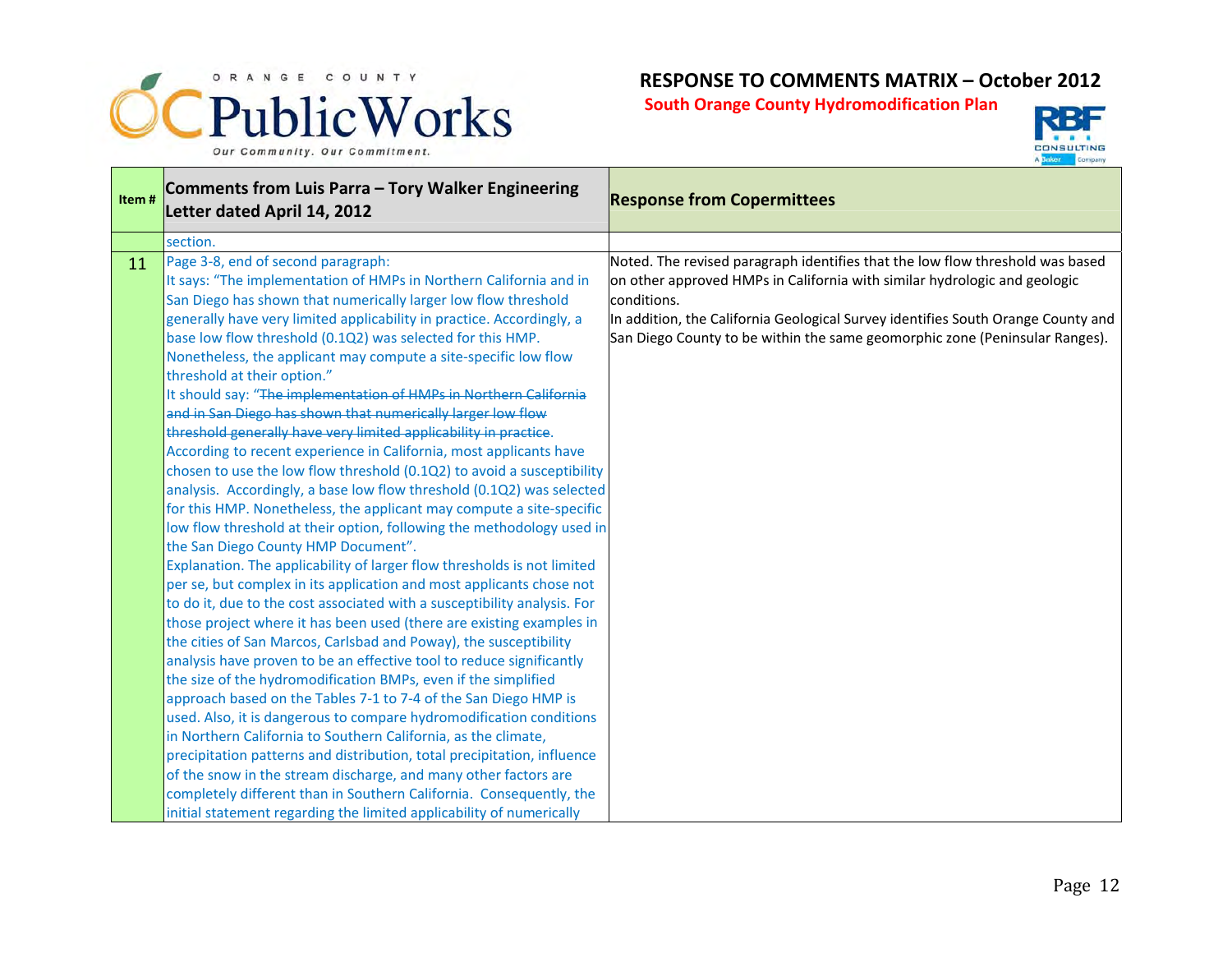



| Item# | Comments from Luis Parra - Tory Walker Engineering<br>Letter dated April 14, 2012                                                                                                                                                                                                                                                                                                                                                                                                                                                                                                                                                                                                                                                                   | <b>Response from Copermittees</b>                                                                                                                                  |
|-------|-----------------------------------------------------------------------------------------------------------------------------------------------------------------------------------------------------------------------------------------------------------------------------------------------------------------------------------------------------------------------------------------------------------------------------------------------------------------------------------------------------------------------------------------------------------------------------------------------------------------------------------------------------------------------------------------------------------------------------------------------------|--------------------------------------------------------------------------------------------------------------------------------------------------------------------|
|       | larger low flow thresholds is misleading and should be eliminated.                                                                                                                                                                                                                                                                                                                                                                                                                                                                                                                                                                                                                                                                                  |                                                                                                                                                                    |
| 12    | Page 3-12, second paragraph, stream power definition:<br>It says: "Stream Power, which is related to the square root of total<br>discharge, is the most comprehensive"<br>It should say: "Stream Power, which is linearly related to the square<br>root of total discharge, is the most comprehensive"<br>Explanation: Stream power is the rate of energy dissipation against<br>the bed and banks of a river or stream per unit downstream length. It<br>is given by the equation: $\Omega = \rho g Q S$<br>where $\Omega$ is the stream power, $\rho$ is the density of water (1000 kg/m3),<br>g is the acceleration due to gravity (9.8 m/s2), Q is the discharge<br>(m3/s), and S is the channel slope.                                         | Agreed. The revised sentence defines a linear relationship between stream<br>power and the total discharge.                                                        |
| 13    | Page 3-21, first paragraph:<br>It says: "In addition, the Ackerman study (Table 3-3, item No. 3)<br>published a set of generalized parameters that aggregates or<br>"spatially lumps" the contributions of different soil/land use<br>combinations in the upper watershed"<br>It should say: "In addition, the Ackerman study (Table 3-3, item No. 4)<br>published a set of generalized parameters that aggregates or<br>"spatially lumps" the contributions of different soil/land use<br>combinations in the lower watershed"<br>Explanation: The Ackerman study refers to the lower reaches of<br>Malibu Creek (per Table 3-3). Please review the paragraph to see if<br>the intent of the text is the intent of what the authors wanted to say. | The corrected sentence specifies that the Ackerman study focuses on the lower<br>reaches of Maliby Creek.                                                          |
| 14    | Figure 4-3: HMP Decision Matrix.<br>There is a lack of correspondence between the Decision Matrix and<br>the bullet points at the end of page 4-1 and the beginning of page 4-<br>2. The last two bullet points (in-stream flood control or restoration<br>project and projects discharging to large rivers) are not included in<br>the Decision Matrix.<br>Please correct the error.                                                                                                                                                                                                                                                                                                                                                               | The revised matrix includes all the decisional steps that a proponent should go<br>through to determine if the project is subject to the requirements of this HMP. |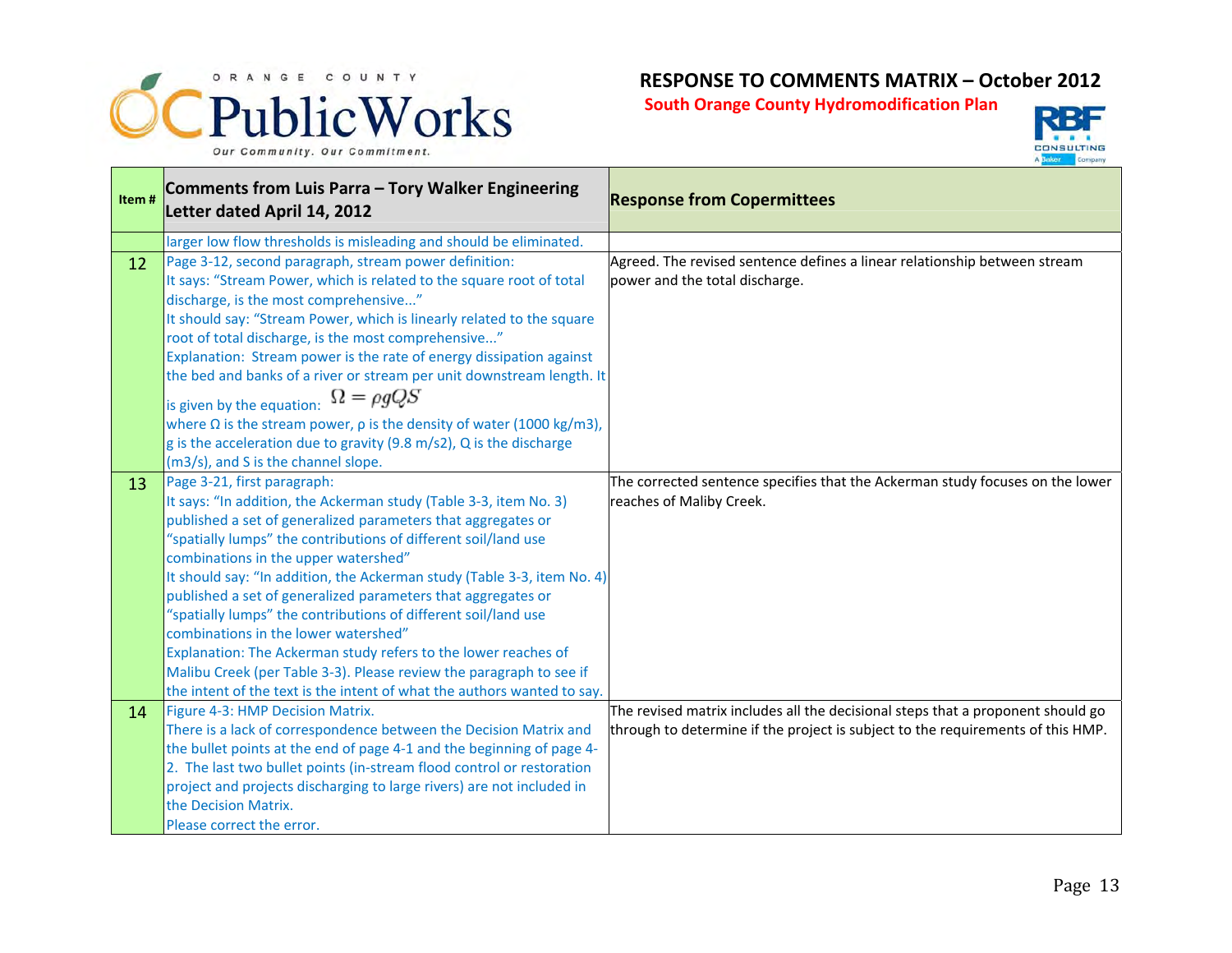



| Item# | Comments from Luis Parra - Tory Walker Engineering<br>Letter dated April 14, 2012                                                                                                                                                                                                                                                                                                                                                                                                                                                                                                                                                                                                                                                                                                                                                                           | <b>Response from Copermittees</b>                                                                                                                                                                                                                                                                                                                                 |
|-------|-------------------------------------------------------------------------------------------------------------------------------------------------------------------------------------------------------------------------------------------------------------------------------------------------------------------------------------------------------------------------------------------------------------------------------------------------------------------------------------------------------------------------------------------------------------------------------------------------------------------------------------------------------------------------------------------------------------------------------------------------------------------------------------------------------------------------------------------------------------|-------------------------------------------------------------------------------------------------------------------------------------------------------------------------------------------------------------------------------------------------------------------------------------------------------------------------------------------------------------------|
| 15    | Figure 4-7: PDP Tiers.<br>In the third oval it says "Small-sized Projects (< 1 acre)" and it should<br>say "Small-sized Projects (< 1 acre that are PDP)"<br>Explanation: Not all small-sized projects are PDPs.                                                                                                                                                                                                                                                                                                                                                                                                                                                                                                                                                                                                                                            | The revised oval calls out for "Small-Sized Projects (< 1 acre) identified as<br>PDPs".                                                                                                                                                                                                                                                                           |
| 16    | Figures 4-9 and Figure 4-10.<br>In the first rectangle to the left, on-site sediment supply is identified,<br>or add the criteria in section 4.1.                                                                                                                                                                                                                                                                                                                                                                                                                                                                                                                                                                                                                                                                                                           | The performance standard of the HMP includes a hydrologic element and a<br>sediment supply element. Subsection 4.1. identifies that a project proponent<br>but such a plan is not part of the HMP Criteria of 4.1. Either eliminate must meet the two elements of the performance standard to comply with the<br>requirements of the HMP.                         |
| 17    | Figures 4-9 and Figure 4-10: No difference.<br>Other than the oval at the top, there is no difference between Figure<br>4-9 and Figure 4-10. Why then two different matrix of decision are<br>added in the permit when such matrices are exactly the same?<br>Was the intent of the authors to have different matrices of decision<br>and they simply copy one figure into another and forgot to update<br>the second one? Please explain.                                                                                                                                                                                                                                                                                                                                                                                                                  | Small-project proponents are allowed to conduct a simplified technical<br>feasibility study to determine if onsite management controls are feasible, as<br>opposed to medium-sized project proponents, which are required to conduct a<br>full-scale technical feasibility study of stricter requirements. Figure 4-9 and<br>Figure 4-10 reflect this difference. |
| 18    | Page 5-2, fifth paragraph and second to last paragraph:<br>It says: "The Geotechnical Engineer shall render an opinion " and<br>"The Geotechnical Engineer shall rate the site as having "<br>It says: "The Engineer shall render an opinion " and "The Engineer<br>shall rate the site as having "<br>Explanation: The permit should be more general. Typically a<br>Geotechnical Engineer may not be knowledgeable in sediment<br>transport, fluvial geomorphology, or related fields. A Civil Engineer<br>with hydraulic specialization, a Hydrologist or a Geo-morphologist<br>could be other options, but in general it should be The Engineer.<br>Note: In general, avoid the use of the term Geotechnical Engineer<br>and replace by Engineer. Geotechnical Engineers are not necessarily<br>experts on sediment transport or fluvial geomorphology. | Agreed. The terms "Professional Engineer" or "Engineer" are consistently<br>referenced throughout the document.                                                                                                                                                                                                                                                   |
| 19    | Page 5-3, first paragraph after bullet points:<br>It says: "The Engineer will qualitatively assess the receiving stream<br>using the metrics noted and rate the potential "                                                                                                                                                                                                                                                                                                                                                                                                                                                                                                                                                                                                                                                                                 | Noted. The sentence was revised to "The Engineer will qualitatively assess the<br>receiving stream using the gathered observations and rate the potential"                                                                                                                                                                                                        |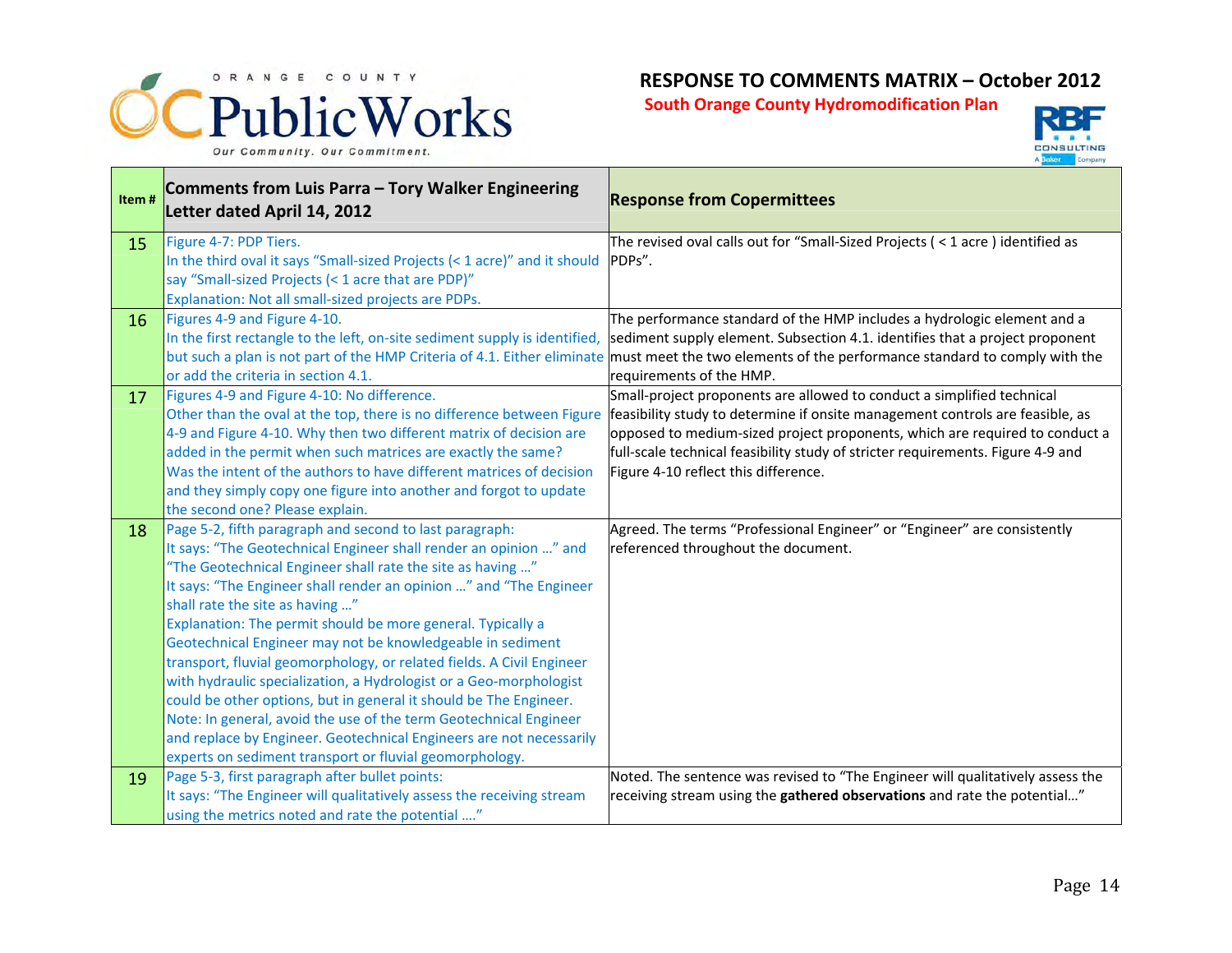



| Item# | Comments from Luis Parra - Tory Walker Engineering<br>Letter dated April 14, 2012                                                                                                                                                                                                                                                                                                                                                                                                                                                                                                                                                                                                                                                                                                                                                                                                                                                                                                                                                                                                                                                                                                                                                                                                                                                                                                                                                                                              | <b>Response from Copermittees</b>                                                                                                                                                                                                                                                                                                                                                                                                                                                                                                                                                                                                                                                                                                                                                                                             |
|-------|--------------------------------------------------------------------------------------------------------------------------------------------------------------------------------------------------------------------------------------------------------------------------------------------------------------------------------------------------------------------------------------------------------------------------------------------------------------------------------------------------------------------------------------------------------------------------------------------------------------------------------------------------------------------------------------------------------------------------------------------------------------------------------------------------------------------------------------------------------------------------------------------------------------------------------------------------------------------------------------------------------------------------------------------------------------------------------------------------------------------------------------------------------------------------------------------------------------------------------------------------------------------------------------------------------------------------------------------------------------------------------------------------------------------------------------------------------------------------------|-------------------------------------------------------------------------------------------------------------------------------------------------------------------------------------------------------------------------------------------------------------------------------------------------------------------------------------------------------------------------------------------------------------------------------------------------------------------------------------------------------------------------------------------------------------------------------------------------------------------------------------------------------------------------------------------------------------------------------------------------------------------------------------------------------------------------------|
|       | It should say: "The Engineer will qualitatively assess the receiving<br>stream using the metrics noted observations gathered and rate the<br>potential "<br>Explanation: there are no metrics. A high, medium, low rating is not<br>considered a metrics, and the sieve analysis is not associated with a<br>threshold, an equation or a table. Basically, the method is a<br>professional judgment based on perception.                                                                                                                                                                                                                                                                                                                                                                                                                                                                                                                                                                                                                                                                                                                                                                                                                                                                                                                                                                                                                                                       |                                                                                                                                                                                                                                                                                                                                                                                                                                                                                                                                                                                                                                                                                                                                                                                                                               |
| Q1    | Page 3-2, Hydrograph Matching Section:<br>Concern: Please explain the following statement: "this method<br>generally does not take into account the smaller, more frequent<br>storms where a majority of the erosive work in stream channel is<br>done and is therefore not widely" or eliminate the text in bold<br>letters.<br>Explanation of concern: Provide a justification of why the majority of<br>the erosive work in stream channels is done for smaller storms. In<br>Milliman, (2003). "Hyperpycnal Sediment Discharge from Semi-arid<br>Southern California Rivers: Implications for Coastal Sediment<br>Budgets". Geology.2003; 31: 781-784) some rivers located in the<br>Transverse Range in Southern California show highly pulsating<br>sediment discharges associated with extreme events. For example, in<br>Santa Clara River, 75% of the sediment transport has occurred in 30<br>days in the last 50 years (0.15% of the total period analyzed). Also, the<br>author has study 73 years of the Tijuana River data and concluded<br>that most of the sediment transport (60 to 75% depending on the<br>sediment transport equation used) can be carried in less than a day<br>per year, based on daily measurements performed by the USGS and<br>the IBWC. From the analysis of Southern California data, it seems<br>that larger extreme events, although infrequent, carry most of the<br>sediment and cause of the geomorphologic changes in Southern | Several susceptibility studies, including one in San Diego County, have<br>documented that events more frequent than the 10-year flow perform the most<br>work on the channel bed and banks. The range of analysis could potentially be<br>changed in the future if future studies provide sufficient evidence regarding the<br>impact of rarer events on stream stability. The revised sentence conveys this<br>position: "this method generally does not take into account the smaller, more<br>frequent storms that are identified by the actual state of the science as<br>performing a majority of the erosive work in stream channel and is therefore<br>studies performed in Southern California (see for example Warrik and not widely accepted for HMP compliance nor recommended for use as a part of<br>this plan" |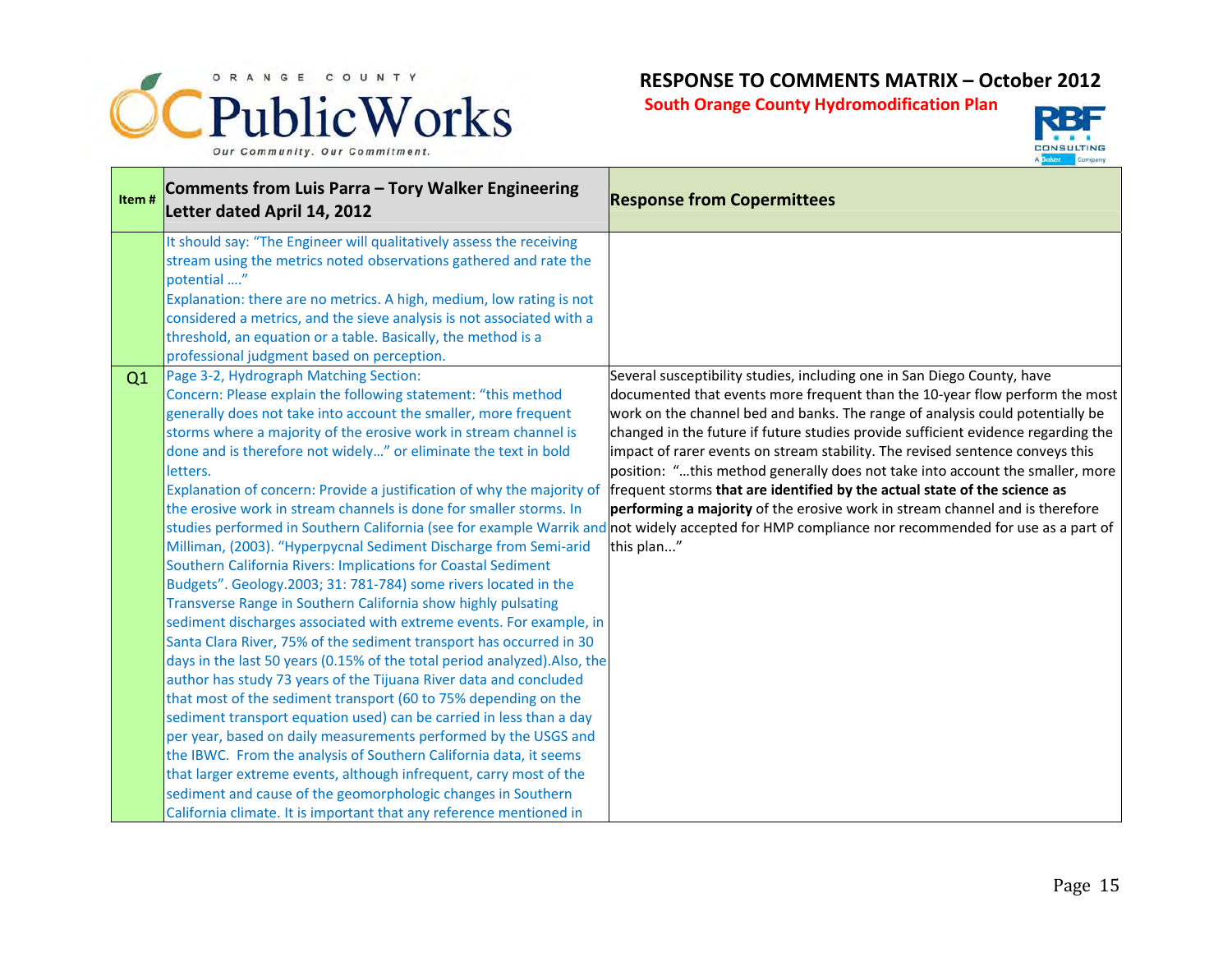



| Item#          | Comments from Luis Parra - Tory Walker Engineering<br>Letter dated April 14, 2012                                                                                                                                                                                                                                                                                                                                                                                                                                                                                                                                                                                                                                                                                                                                                                                                                                                                                                                                                                                                                                                                                                                                                                                                                                                                                                                                                                                                                                                                                                                                                                                                         | <b>Response from Copermittees</b>                                                                                                                                                                                                                                                                                                                                                                                                                        |
|----------------|-------------------------------------------------------------------------------------------------------------------------------------------------------------------------------------------------------------------------------------------------------------------------------------------------------------------------------------------------------------------------------------------------------------------------------------------------------------------------------------------------------------------------------------------------------------------------------------------------------------------------------------------------------------------------------------------------------------------------------------------------------------------------------------------------------------------------------------------------------------------------------------------------------------------------------------------------------------------------------------------------------------------------------------------------------------------------------------------------------------------------------------------------------------------------------------------------------------------------------------------------------------------------------------------------------------------------------------------------------------------------------------------------------------------------------------------------------------------------------------------------------------------------------------------------------------------------------------------------------------------------------------------------------------------------------------------|----------------------------------------------------------------------------------------------------------------------------------------------------------------------------------------------------------------------------------------------------------------------------------------------------------------------------------------------------------------------------------------------------------------------------------------------------------|
|                | terms of sediment transport is associated with climatic conditions<br>similar to those of Southern California (Mediterranean to semi-arid)<br>and not with conditions similar to those in the North-East or the<br>North-West of the Country where precipitation frequency and<br>distribution is completely different.                                                                                                                                                                                                                                                                                                                                                                                                                                                                                                                                                                                                                                                                                                                                                                                                                                                                                                                                                                                                                                                                                                                                                                                                                                                                                                                                                                   |                                                                                                                                                                                                                                                                                                                                                                                                                                                          |
| Q <sub>2</sub> | Page 3-5, second paragraph:<br>"Urbanization can reduce the mass of bed material transported<br>through the elimination of alluvial channel sections. This occurs in<br>lined or placed into underground conduits. There are two general<br>approaches for managing the bed material load relative to<br>urbanization and channel stability. The first approach attempts to<br>correct for the change in bed material load by increasing or<br>decreasing the discharge rate as appropriate to generally maintain<br>the balance described by Lanes relation. While theoretically a sound<br>approach, this option requires a significant amount of detailed<br>information that is difficult to obtain and requires good calibration of<br>sediment models. Sediment transport models are non-linear and<br>relatively sensitive to the rate of sediment supply and particle size<br>distribution. Guidance for site specific analysis is provided in<br>Appendix D."<br>Concern: This entire paragraph should be re-done. The Lane relation<br>is not an equation. The Lane relation is a simple attempt to explain<br>factors that affect sediment transport. Therefore, it is not a balance<br>equation per se, not a theoretical sound approach to do sediment<br>transport model as the paragraph implies. Also, Appendix D does not<br>provide any guidance for specific analysis as it not suggest any<br>sediment transport model. Among sediment transport models, the<br>author of this notes can mention The Duboys Formula, the Meyer-<br>Peter Formula, the Einstein Bed Load Function, the Modified Einstein<br>Procedure, the Colby's Method, and many other methods like | Noted. Lane's interrelationship conceptualizes the balance between hydrologic<br>and geomorphic processes; this is stated in the revised paragraph.<br>In addition, the revised HMP does not recommend any specific sediment<br>site development when first order and particularly larger streams are transport equation or model, but rather provides a non-exhaustive list of models<br>to be considered by the designer for a specific site analysis. |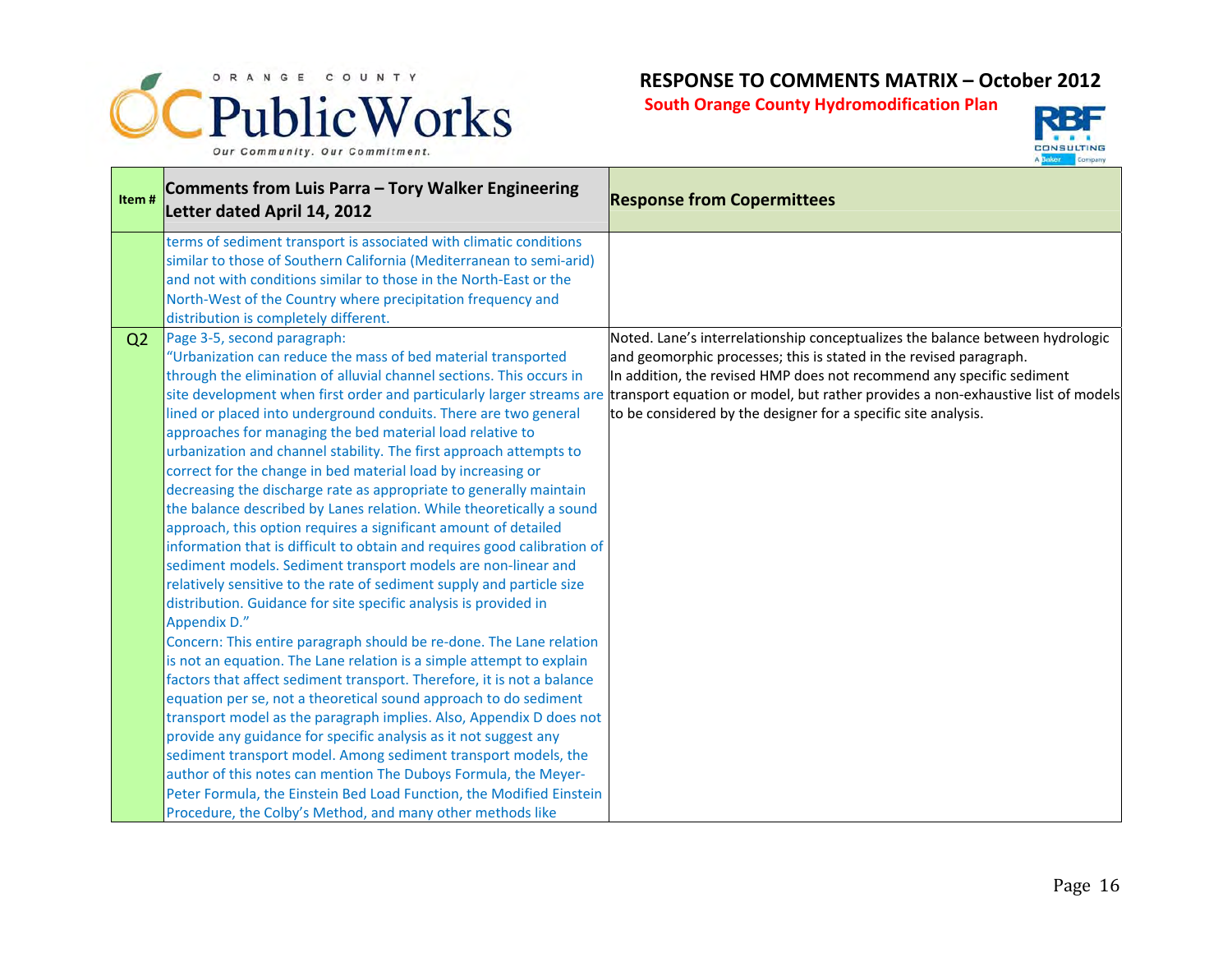



| Item#          | Comments from Luis Parra - Tory Walker Engineering<br>Letter dated April 14, 2012                                                                                                                    | <b>Response from Copermittees</b>                                                                                                                                                                                               |
|----------------|------------------------------------------------------------------------------------------------------------------------------------------------------------------------------------------------------|---------------------------------------------------------------------------------------------------------------------------------------------------------------------------------------------------------------------------------|
|                | Engelund and Hansen, Ackers and White, Tofalleti, and Yang.<br>Different models can give responses of almost an order of magnitude<br>even with good data, and sediment transport is one of the most |                                                                                                                                                                                                                                 |
|                | complex and not well understood fields associated with hydrology.                                                                                                                                    |                                                                                                                                                                                                                                 |
|                | The paragraph actually confuses the designer and does not provide                                                                                                                                    |                                                                                                                                                                                                                                 |
|                | any specific guidance on how the sediment transport is intended to<br>be used for modeling or design purposes.                                                                                       |                                                                                                                                                                                                                                 |
| Q <sub>3</sub> | Page 3-5, third paragraph:                                                                                                                                                                           | Noted. "General guidance only for site specific analysis is provided in Appendix                                                                                                                                                |
|                | "The second approach to maintaining sediment supply is physically                                                                                                                                    | D."                                                                                                                                                                                                                             |
|                | based, relying on a field assessment of site locations that may supply                                                                                                                               |                                                                                                                                                                                                                                 |
|                | bed material load to the receiving channel, and protecting those                                                                                                                                     |                                                                                                                                                                                                                                 |
|                | sources during the site planning and development process. With this<br>approach, the project proponent need only provide engineered                                                                  |                                                                                                                                                                                                                                 |
|                | solutions for flow mitigation. Protection of site bed material sources                                                                                                                               |                                                                                                                                                                                                                                 |
|                | is the preferred approach since it is physically based and potentially                                                                                                                               |                                                                                                                                                                                                                                 |
|                | less prone to error. Guidelines for field assessment of bed material                                                                                                                                 |                                                                                                                                                                                                                                 |
|                | sources are provided with the Sediment Supply Management                                                                                                                                             |                                                                                                                                                                                                                                 |
|                | approach, which is described in Section 5.1."                                                                                                                                                        |                                                                                                                                                                                                                                 |
|                | Concern: This entire paragraph should also be re-written. Section 5.1                                                                                                                                |                                                                                                                                                                                                                                 |
|                | does not provide any specific guidance for the complex sediment<br>yield analysis. It only provides an entirely subjective approach that is                                                          |                                                                                                                                                                                                                                 |
|                | not based on technical expertise. Questions or concerns related to                                                                                                                                   |                                                                                                                                                                                                                                 |
|                | section 5.1 are also part of this document.                                                                                                                                                          |                                                                                                                                                                                                                                 |
| Q <sub>4</sub> | Page 3-9, second paragraph from the bottom:                                                                                                                                                          | Agreed. Leopold's findings (1964) derive from studies performed in other                                                                                                                                                        |
|                | "The ability of a stream to transport sediment is proportional to the                                                                                                                                | hydrologic and geomorphic conditions. However, mentioning Leopold's findings                                                                                                                                                    |
|                | amount of flow in the stream: as flow increases, the amount of                                                                                                                                       | in this HMP is important as it describes the history of hydromodification                                                                                                                                                       |
|                | sediment moved within a channel also increases. The ability of a                                                                                                                                     | management measures. Leopold's findings had originally led to the adoption of<br>stream channel to transport sediment is termed stream power, which the hydrograph matching measure of the dominant discharge. This methodology |
|                | integrated over time is work. Leopold (1964) introduced the concept                                                                                                                                  | has been demonstrated to be ineffective in several other studies. Recent                                                                                                                                                        |
|                | of effective work, whereby the flow-frequency relationship of a                                                                                                                                      | California-based studies have demonstrated that a range of geomorphically-                                                                                                                                                      |
|                | channel is multiplied by sediment transport rate. This gives a mass-                                                                                                                                 | significant flows perform the most work in streams, which serve as the basis for                                                                                                                                                |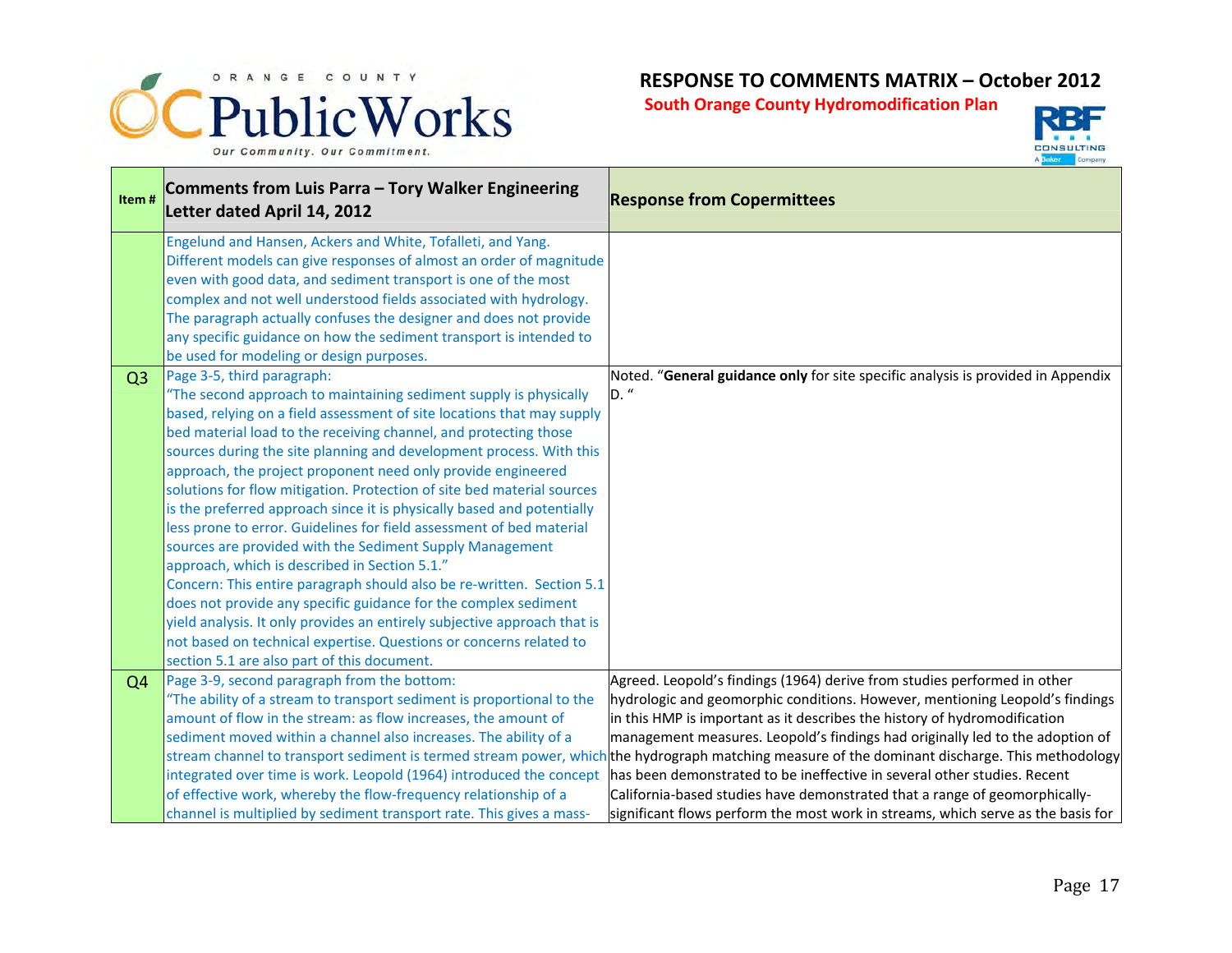



| Item#          | Comments from Luis Parra - Tory Walker Engineering<br>Letter dated April 14, 2012                                                                                                                                                                                                                                                                                                                                                                                                                                                                                                                                                                                                                                                                                                                                                                                                                                                                                                                                                                                                                                                                                           | <b>Response from Copermittees</b>                                                                                                                                                                                                                                                                                                                                                                                                                                                                                                                                                                                                                                                                                                                                                                                                                                                                                                                                                                                                                                                                                      |
|----------------|-----------------------------------------------------------------------------------------------------------------------------------------------------------------------------------------------------------------------------------------------------------------------------------------------------------------------------------------------------------------------------------------------------------------------------------------------------------------------------------------------------------------------------------------------------------------------------------------------------------------------------------------------------------------------------------------------------------------------------------------------------------------------------------------------------------------------------------------------------------------------------------------------------------------------------------------------------------------------------------------------------------------------------------------------------------------------------------------------------------------------------------------------------------------------------|------------------------------------------------------------------------------------------------------------------------------------------------------------------------------------------------------------------------------------------------------------------------------------------------------------------------------------------------------------------------------------------------------------------------------------------------------------------------------------------------------------------------------------------------------------------------------------------------------------------------------------------------------------------------------------------------------------------------------------------------------------------------------------------------------------------------------------------------------------------------------------------------------------------------------------------------------------------------------------------------------------------------------------------------------------------------------------------------------------------------|
|                | frequency relationship for erosion rates in a channel. Flows on the<br>material, but occur more frequently than higher flows, thereby<br>having a greater overall effect on the work within the channel.<br>Conversely, higher magnitude events, while transporting more<br>material, occur infrequently so cause less effective work. Leopold<br>found that the maximum point on the effective work curve occurred<br>around the 1-to 2-year frequency range. This maximum point is<br>commonly referred to as the dominant discharge. It corresponds<br>roughly to a bankfull event (a flow that fills the active portion of the<br>channel up to a well-defined break in the bank slope)."<br>Question: Are Leopold findings associated with streams similar to<br>those encountered in Southern California, or for wetter climates<br>where there is a base-flow, an important component of snow-melt<br>related runoff, and other conditions that are not applicable to<br>Southern California? Can the maximum point of effective work we<br>displaced towards higher flows in Southern California, as<br>measurements in the Santa Clara and Tijuana Rivers suggest? | this HMP.<br>lower end of the relationship (e.g., two-year flows) may transport less Warrick's study suggests that 40% of the cumulative loads discharged to the<br>Pacific Ocean are associated with hyperpycnal events (rarer than 10-year flow)<br>for the San Luis Rey River. The finding is certainly interesting for further<br>scientific investigations as several unknowns remain before applying it for<br>hydromodification purposes: uncertainty associated with load calculations,<br>relationship between sediment transport and sediment yield, effective work<br>performed in the channel, etc. As stated in the document, the upper flow<br>threshold is based upon the actual state of the science and other approved<br>HMPs in California. The range of geomorphically-significant flows could<br>potentially change in the future if studies were to consistently prove (not<br>suggest) the importance of higher flow events.                                                                                                                                                                    |
| Q <sub>5</sub> | Page 3-10, 4th paragraph:<br>"SCVURPPP expressed Qc as a percentage of the two-year flow in<br>order to develop a common metric across watersheds of different<br>size, and allow for easy application of HMP requirements. For the two <b>simulation, depending on the cross-section being considered.</b><br>watersheds studied in detail in the SCVURPPP study, a similar<br>relationship was found where Qc corresponded to 10 percent of the<br>two-year flow. This became the basis for the lower range of<br>geomorphically significant flows under the SCVURPPP HMP and is<br>referred to as Qcp to indicate that it is a percentage of flow. That<br>above the 10-year flow were small for urbanized areas.<br>Questions: Is the two-year flow in the SCVURPPP study a continuous-                                                                                                                                                                                                                                                                                                                                                                                 | The revised HMP identifies the methodologies used in the Santa Clara HMP to<br>determine both the two-year and the ten-year flows. In occurrence, the two-<br>year flow was computed based on either the rational method or continuous<br>Ultimately, the selected methodology must relate the identified dominant<br>discharge to a critical shear stress initiating movement of bed material. This<br>HMP recommends that the two-year flow be determined based on continuous<br>simulation by applying a Weibull ranking schema (See Section 3.3).<br>In the San Diego HMP, the identification of the low-flow threshold is based on<br>program also adopted the 10-year flow as the upper end of the range 170 hydrogeomorphic scenarios including 5 different types of bed material and<br>of flows to control with the justification that increases in stream work 36 different channel conditions, which covers the majority of hydrogeomorphic<br>settings of Southern California. This South Orange County HMP selects the most<br>conservative critical flow category as a basis for development. However, a |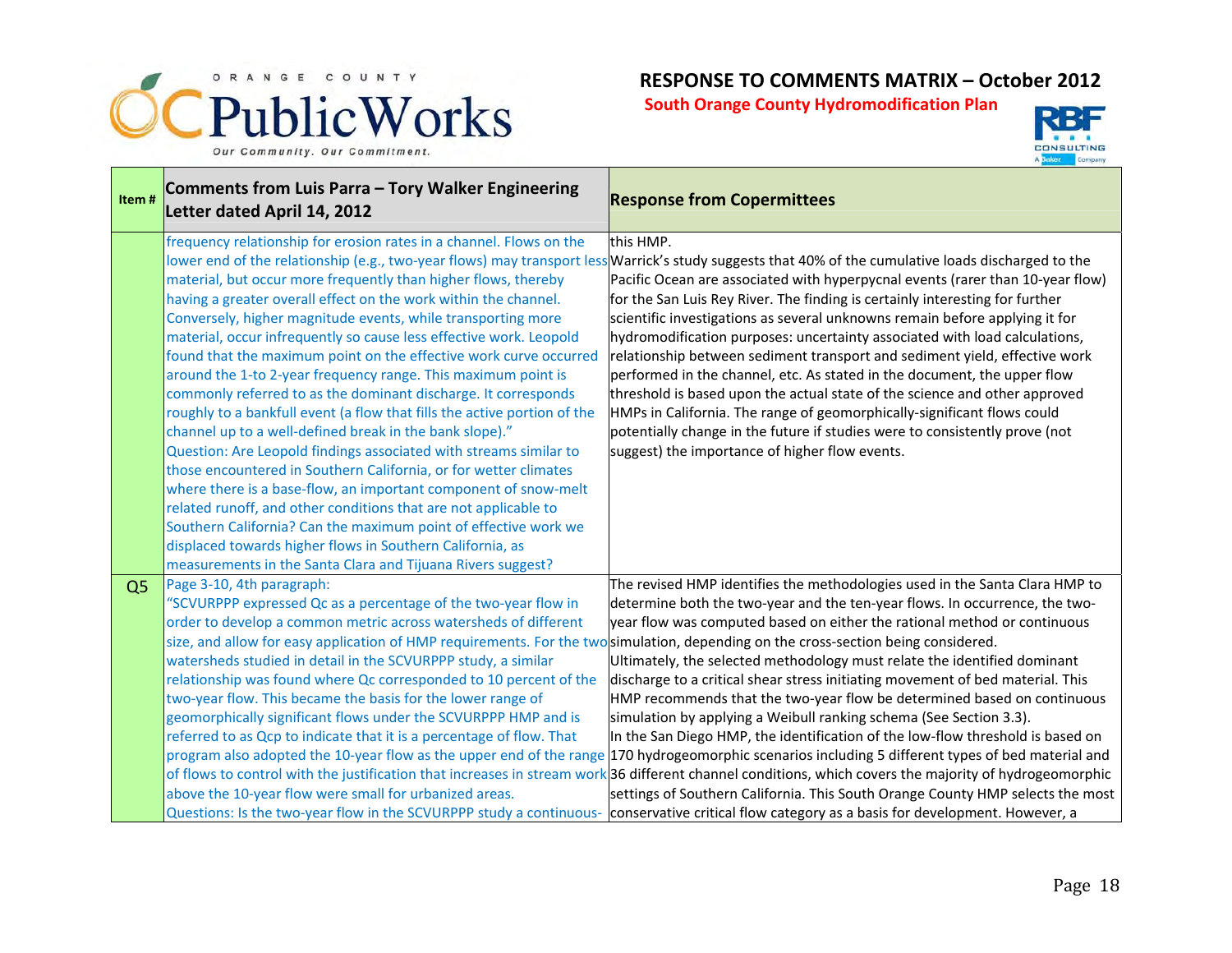



| Item#          | Comments from Luis Parra - Tory Walker Engineering<br>Letter dated April 14, 2012                                                                                                                                                                                                                                                                                                                                                                                                                                                                                                                                                                                                                                                                                                                                                                                                                                                                                               | <b>Response from Copermittees</b>                                                                                                                                                                                                                                                                                                                                                                                                                                                                                                                                                                                           |
|----------------|---------------------------------------------------------------------------------------------------------------------------------------------------------------------------------------------------------------------------------------------------------------------------------------------------------------------------------------------------------------------------------------------------------------------------------------------------------------------------------------------------------------------------------------------------------------------------------------------------------------------------------------------------------------------------------------------------------------------------------------------------------------------------------------------------------------------------------------------------------------------------------------------------------------------------------------------------------------------------------|-----------------------------------------------------------------------------------------------------------------------------------------------------------------------------------------------------------------------------------------------------------------------------------------------------------------------------------------------------------------------------------------------------------------------------------------------------------------------------------------------------------------------------------------------------------------------------------------------------------------------------|
|                | a synthetic precipitation distribution? Are 2 watersheds considered<br>as a statistically representative sample of potential conditions of low<br>watersheds? Is the climate in those two watersheds similar to the<br>typical Mediterranean climate in Southern California, with the same<br>total precipitation and precipitation pattern distribution?                                                                                                                                                                                                                                                                                                                                                                                                                                                                                                                                                                                                                       | modeling Q2 or a Q2 obtained with a hydrology manual and based on project proponent is allowed to compute its own low-flow threshold. The<br>susceptibility tool that was developed as part of the San Diego HMP may be<br>used at this purpose.<br>flow threshold for endless possibilities of geomorphologically diverse Finally, the 36 different channel settings considered in the San Diego HMP are<br>based on three types of annual rainfall depths.                                                                                                                                                                |
| Q <sub>6</sub> | Page 3-11, first paragraph after Table 3-1:<br>"As noted previously the South Orange County HMP has selected a<br>low flow threshold (0.1Q2) as a default value. The project proponent<br>may put forth other low flow thresholds for individual projects, but<br>other low flow thresholds will require site-specific justification using<br>modeling or field tests to support the unique threshold value."<br>Question: Is the San Diego HMP susceptibility analysis method valid<br>in South Orange County?                                                                                                                                                                                                                                                                                                                                                                                                                                                                 | According to the California Geological Survey, South Orange County and San<br>Diego County are located within the same geomorphic zone (Peninsular Range),<br>thus exhibiting similar macro-scale geomorphic trends. The San Diego HMP<br>susceptibility analysis is applicable to South Orange County.                                                                                                                                                                                                                                                                                                                     |
| Q7             | Page 3-17, fourth paragraph:<br>"For the statistical analysis of the rainfall record, partial duration<br>series events have been separated into discrete rainfall events<br>assuming the following criteria.<br>1. To determine a discrete rainfall event, a lower flow limit was<br>set to a very small value, equal to 0.002 cubic feet per<br>second (cfs) per acre of contributing drainage area.<br>2. A new discrete event is designated when the flow falls below<br>0.002 cfs per acre for a period of 24 hours."<br>Concern: The previous approach is not a precise approach, and leads<br>to underestimation of Q2, especially in Southern California. A better<br>method is to estimate a mathematical peak flow with a given<br>threshold based on distance of the peak to adjacent peak flows.<br>Explanation of concern: Please refer to Appendix 1 of this Document.<br>The methodology of calculation must be changed to perform a better<br>estimation of Q2. | Agreed. The flow-frequency methodology included in the San Diego HMP leads<br>to underestimated two-year flows, and subsequently oversized mitigation<br>BMPs. The South Orange County Hydrology Model and the revised South<br>Orange County HMP are based on:<br>A minimum interval of 24 hours between peaks is applied to capture<br>those peaks generated from back-to-back storms.<br>The Weibull plotting method is used to rank the selected peaks as the<br>method was specifically developed for California-based streams, where<br>wet-weather and dry-weather years produce two populations of flood<br>events. |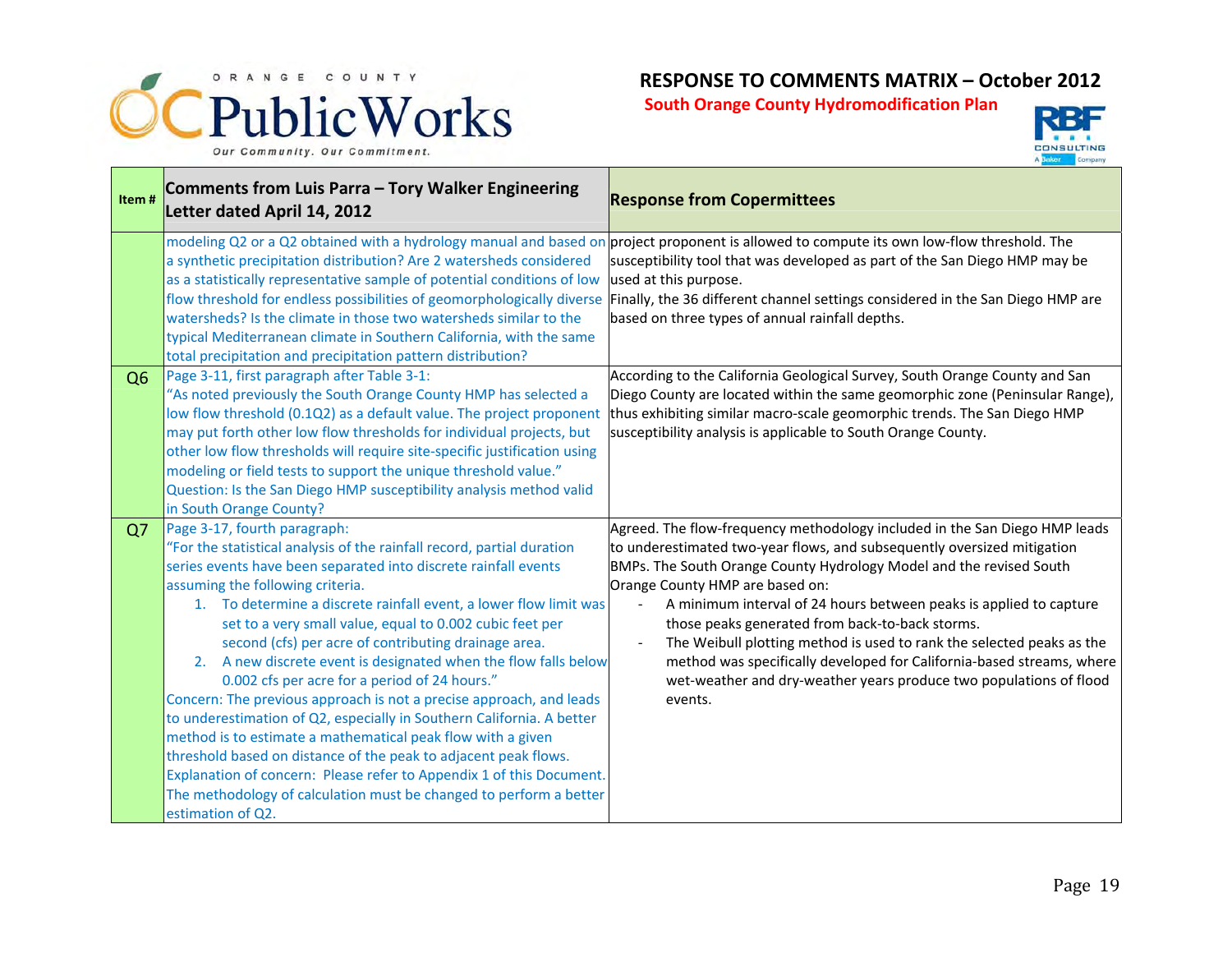



| Item#          | Comments from Luis Parra - Tory Walker Engineering<br>Letter dated April 14, 2012                                                                                                                                                                                                                                                                                                                                                                                                                                                                                                                                                                                                                                                                                                                                                                                                                                                                                                                                                                                                                    | <b>Response from Copermittees</b>                                                                                                                                                                                                                                                                                                                                                                                                                                                                                                                                                                                                                                                                                       |
|----------------|------------------------------------------------------------------------------------------------------------------------------------------------------------------------------------------------------------------------------------------------------------------------------------------------------------------------------------------------------------------------------------------------------------------------------------------------------------------------------------------------------------------------------------------------------------------------------------------------------------------------------------------------------------------------------------------------------------------------------------------------------------------------------------------------------------------------------------------------------------------------------------------------------------------------------------------------------------------------------------------------------------------------------------------------------------------------------------------------------|-------------------------------------------------------------------------------------------------------------------------------------------------------------------------------------------------------------------------------------------------------------------------------------------------------------------------------------------------------------------------------------------------------------------------------------------------------------------------------------------------------------------------------------------------------------------------------------------------------------------------------------------------------------------------------------------------------------------------|
| Q8             | Page 3-18, second line of Table 3-2: Inclusion of Sulphur Creek<br><b>Reservoir Data.</b><br>Concern: The data from Sulphur Creek may not be statistically similar<br>or comparable to the Laguna Beach Data or Trabucco Canyon Data. It<br>results. The problem with southern California precipitation is that<br>differences in precipitation can be larger than 10% even among 30<br>years of data at the same location, so a statistical analysis must be<br>performed to see if the Sulphur Creek Reservoir data has statistical<br>significance when compared to Laguna Beach and Trabuco Canyon. A<br>simple way to analyze this problem is the following: obtain the mean<br>precipitation and daily standard deviation of the Laguna Beach (and<br>Trabuco) data from the total record of analysis and then do the same<br>in Laguna Beach (and Trabuco) for the 1991-2006 data. If differences<br>are not significance within Laguna Beach (and within Trabuco) then<br>the 1991-2006 period is statistically representative; otherwise,<br>Sulphur data needs to be excluded or modified. | A statistical comparison revealed that rainfall depths at the Sulphur Creek<br>station differ by less than 3% than that at the Laguna Beach station over the<br>1991-2006 period. The disaggregation of hourly rainfall data at the Laguna<br>Beach station from real-time rainfall data at Sulphur Creek is statistically<br>does not include the wet 80's decade, and it may generate unrealistic justified. In addition, rainfall information from the Sulphur Creek station is not<br>integrated into the South Orange County Hydrology Model.                                                                                                                                                                      |
| Q <sub>9</sub> | Page 4-12, last three lines of the second paragraph:<br>" These findings apply to the south Orange County region as the<br>physiographic, geomorphic, and environmental conditions are similar<br>to those encountered in San Diego County."<br>Concern: The HMP document claims that there are similarities<br>between Orange County and San Diego County in terms of<br>physiography, geomorphology, and environmental conditions (which<br>I believe is true). However, the parameters presented in Table 3-4 for<br>continuous simulation modeling couldn't be more different than<br>those recommended in San Diego.<br>Question: please explain why the differences (especially in the<br>following parameters: BASETP, CEPSC, DEEPFR, INFILT, INTFW,<br>KVARY, LZETP, LZSN, UZSN), and if those differences are not an<br>indication of the difficulty to work with such a complex model with                                                                                                                                                                                                 | The base set of HSPF parameters selected for SOHM derives from the Bay Area<br>Hydrology Model (BAHM) developed by Clear Creek Solutions. Clear Creek<br>Solutions modified the base parameters for the SOHM based on their best<br>professional judgment and their HSPF modeling expertise to better match the<br>vegetation categories that are specific to South Orange County. The revised text<br>reflects this process.<br>Finally, the SOHM tool integrates four categories of overland slope: flat (0-5%),<br>moderate (5-10%), steep (10-15%), and very steep (higher than 15%). The<br>modeler may select the appropriate land slope for each project subcatchment<br>based on field or desktop measurements. |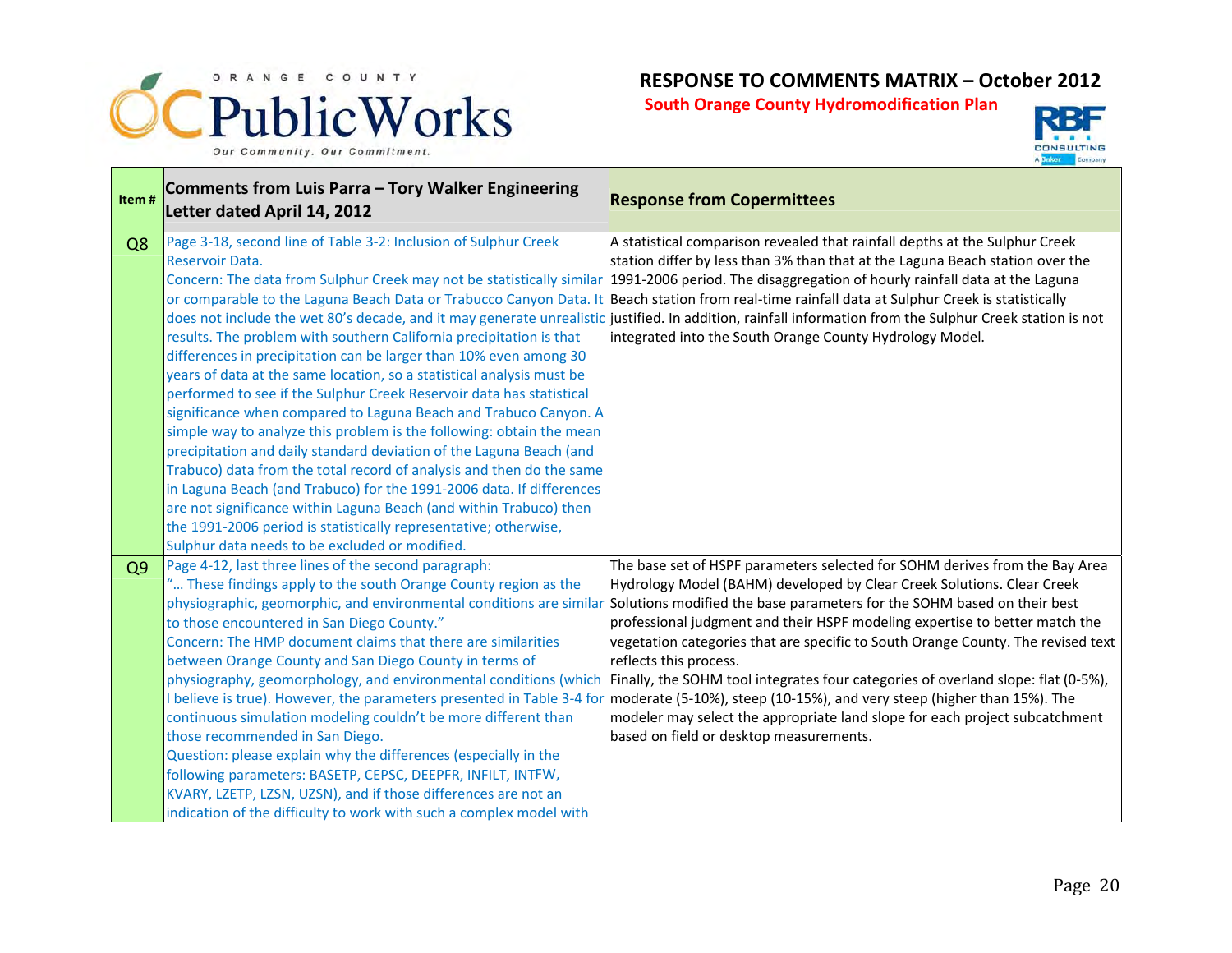



| Item# | Comments from Luis Parra - Tory Walker Engineering<br>Letter dated April 14, 2012                                                                                                                                                                                                                                                                                                                                                                                                                                                                                                                                                                                                                                                                          | <b>Response from Copermittees</b>                                                                                                                                                                                                                                                                                                                                                    |
|-------|------------------------------------------------------------------------------------------------------------------------------------------------------------------------------------------------------------------------------------------------------------------------------------------------------------------------------------------------------------------------------------------------------------------------------------------------------------------------------------------------------------------------------------------------------------------------------------------------------------------------------------------------------------------------------------------------------------------------------------------------------------|--------------------------------------------------------------------------------------------------------------------------------------------------------------------------------------------------------------------------------------------------------------------------------------------------------------------------------------------------------------------------------------|
|       | too many parameters to calibrate properly. Also explain why Orange<br>County model only uses one value of overland flow slope (0.2 per<br>Table 3-4) as such parameter is easy to determine in the field or with<br>contour lines.                                                                                                                                                                                                                                                                                                                                                                                                                                                                                                                         |                                                                                                                                                                                                                                                                                                                                                                                      |
| Q10   | Page 4-15, (last three lines) and page 4-16 (first line):<br>"If PDPs are unable to meet the HMP criteria by incorporating onsite<br>hydromodification controls, and a HMP mitigation bank is available,<br>the PDP can apply to participate in the bank. The application must<br>include a technical feasibility study to identify why onsite<br>hydromodification controls cannot be incorporated into the project."<br>Question: Why a feasibility study is needed if a bank is available? I<br>believe that this actually defeats the purpose of the bank, as does not<br>give any incentive to the proponents of a project to participate in a<br>bank but instead to do onsite hydromodification, which may not be<br>the best use of the resources. | Comment noted. The implementation of onsite controls is a Permit requirement<br>and should be considered as the first option by the project proponent. In<br>addition, establishing such a mitigation bank will require significant resources<br>and coordination from and between the governing jurisdictions.                                                                      |
| Q11   | Page 4-18, first bullet-point (and also Figure 4-8, left rectangle<br>mentioning sediment supply):<br>Meet the HMP Criteria identified in Section 4.1 by mitigating flow and<br>duration through on-site hydrologic control measures and addressing<br>sediment loss through onsite management controls<br>Question: Other than a simplified high-medium-low methodology of<br>sediment evaluation, and an avoidance of construction in areas that<br>could generate beneficial sediment production (using an evaluation<br>method not described) how the permit expect the proponent to<br>address the sediment loss? How can a small project add a sediment<br>supply into a stream with the myriad of regulations tied to stream<br>modification?       | Comment noted. The implementation of sediment management measures is a<br>Permit requirement.                                                                                                                                                                                                                                                                                        |
| Q12   | Page 4-20, first paragraph:<br>between one acre and 100 acres, as well as re-development projects<br>of one acre or more. The two boundaries define Tier 2. Tier 2                                                                                                                                                                                                                                                                                                                                                                                                                                                                                                                                                                                         | Comment noted. Projects, which result in the disturbance of one acre or more<br>"Tier 2 includes medium size development projects of area comprised and, are classified as Priority Development Projects per the Permit definition.<br>Reducing the imperviousness on a project will ultimately facilitate a project<br>proponent meet the hydrologic and sediment supply standards. |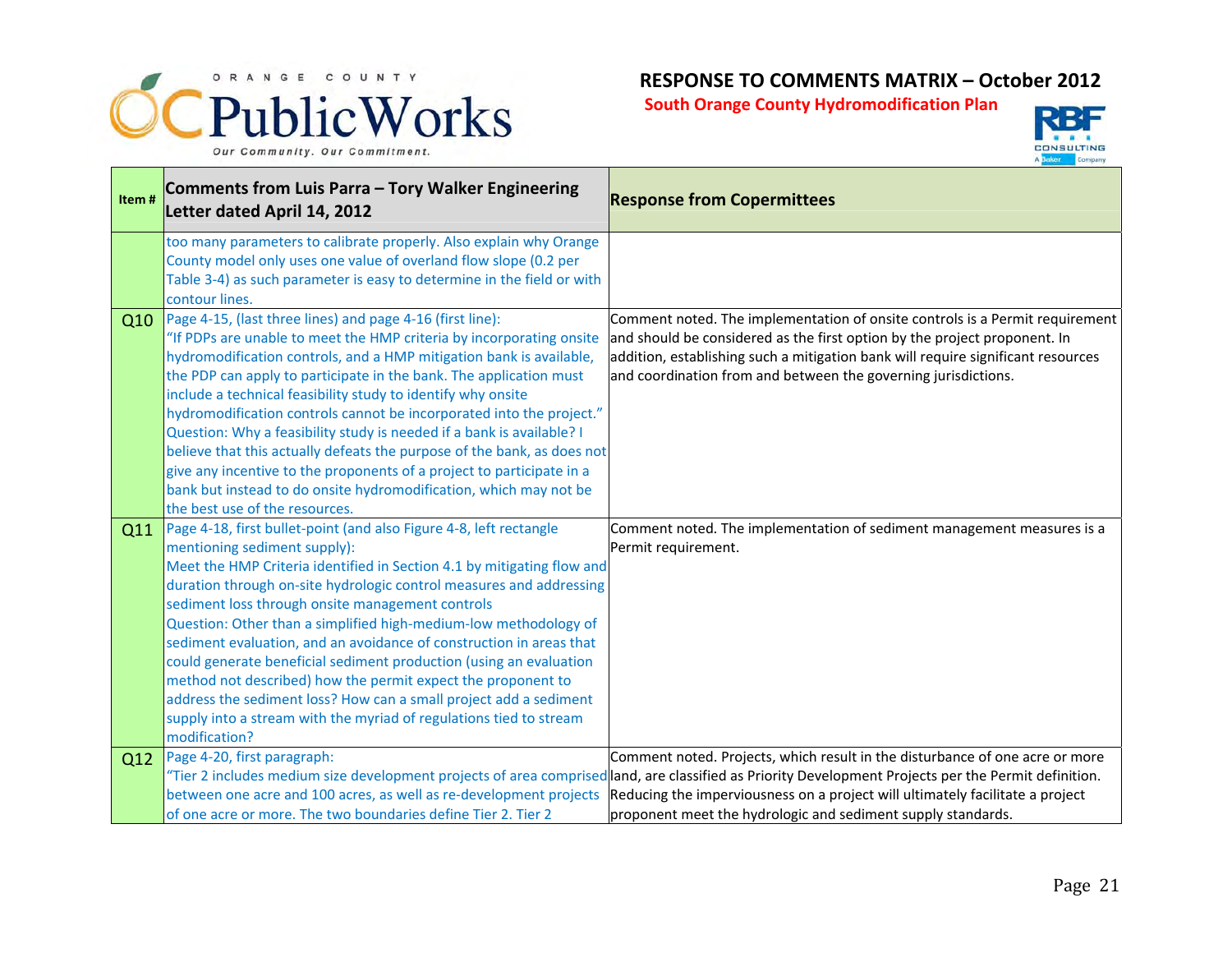



| Item# | Comments from Luis Parra - Tory Walker Engineering<br>Letter dated April 14, 2012                                                                                                                                                                                                                                                                                                                                                                                                                                                                                                                                                                                                                                                                                                                                                                                                                                                                                                                                                                                                                                                                                 | <b>Response from Copermittees</b>                                                                                                                                                                                                                                                                                                                                                                                                                                                                                             |
|-------|-------------------------------------------------------------------------------------------------------------------------------------------------------------------------------------------------------------------------------------------------------------------------------------------------------------------------------------------------------------------------------------------------------------------------------------------------------------------------------------------------------------------------------------------------------------------------------------------------------------------------------------------------------------------------------------------------------------------------------------------------------------------------------------------------------------------------------------------------------------------------------------------------------------------------------------------------------------------------------------------------------------------------------------------------------------------------------------------------------------------------------------------------------------------|-------------------------------------------------------------------------------------------------------------------------------------------------------------------------------------------------------------------------------------------------------------------------------------------------------------------------------------------------------------------------------------------------------------------------------------------------------------------------------------------------------------------------------|
|       | development or re-development projects will be subject to a large<br>panel of spatial, environmental, financial, technical, and permitting<br>constraints".<br>Question: What happens if a re-development project reduces the<br>impervious area? Isn't the project by definition improving<br>hydromodification conditions?                                                                                                                                                                                                                                                                                                                                                                                                                                                                                                                                                                                                                                                                                                                                                                                                                                      |                                                                                                                                                                                                                                                                                                                                                                                                                                                                                                                               |
| Q13   | Page 5-1, last lines of the third paragraph:<br>"The resiliency of receiving channels to forestall changes in the<br>watershed due to urbanization varies with the magnitude of the<br>change and characteristics of the channel (bed and bank material,<br>vegetation, channel cross section and slope). It is difficult to<br>quantitatively predict the response in a receiving channel to changes<br>in the fundamental variables described by Lane (1955) of discharge,<br>bed material grain size, channel slope and sediment supply.<br>Accordingly, the most effective approach to ensuring channel stability<br>may be to avoid changes in the fundamental variables (Lane's<br>relationship) during urbanization through the implementation of<br>stream channel management guidelines. In the case of bed material<br>sediment supply, this will be accomplished by avoiding development<br>in areas that are a significant contributor of bed material load to the<br>receiving channel".<br>Question: What are the criteria or methodology to establish if an area<br>is a significant contributor of bed material load to the receiving<br>channel? | The triad approach, as detailed in Section 5.1.i., identifies the analyses that a<br>project proponent or the inducted Professional Engineer must conduct to<br>determine if a project site is a significant contributor of bed material to the<br>receiving streams. The analyses include: on-site and in-stream sieve analyses,<br>estimation of sediment delivery potential, and characterization of existing and<br>future geomorphology of the receiving channel.                                                        |
| Q14   | Page 5-1, general approach, points 1, 2, and 3:<br>"The general approach to ensure maintenance of the pre-project<br>sediment supply is a three-step process:<br>Determine whether the site is a significant source of bed<br>1.<br>material to the receiving stream.<br>2.                                                                                                                                                                                                                                                                                                                                                                                                                                                                                                                                                                                                                                                                                                                                                                                                                                                                                       | See response to question #13. The triad approach, as detailed in Section 5.1.i.,<br>identifies the analyses that a project proponent or the inducted Professional<br>Engineer must conduct to determine if a project site is a significant contributor<br>of bed material to the receiving streams.<br>The delineation of areas identified as significant contributors of bed material will<br>Avoid significant bed material supply areas in the site design. be performed as part of the second step in the triad approach. |
|       | 3. Replace significant bed material supply areas that are                                                                                                                                                                                                                                                                                                                                                                                                                                                                                                                                                                                                                                                                                                                                                                                                                                                                                                                                                                                                                                                                                                         | If it is infeasible to avoid on-site streams that contribute significant bed material                                                                                                                                                                                                                                                                                                                                                                                                                                         |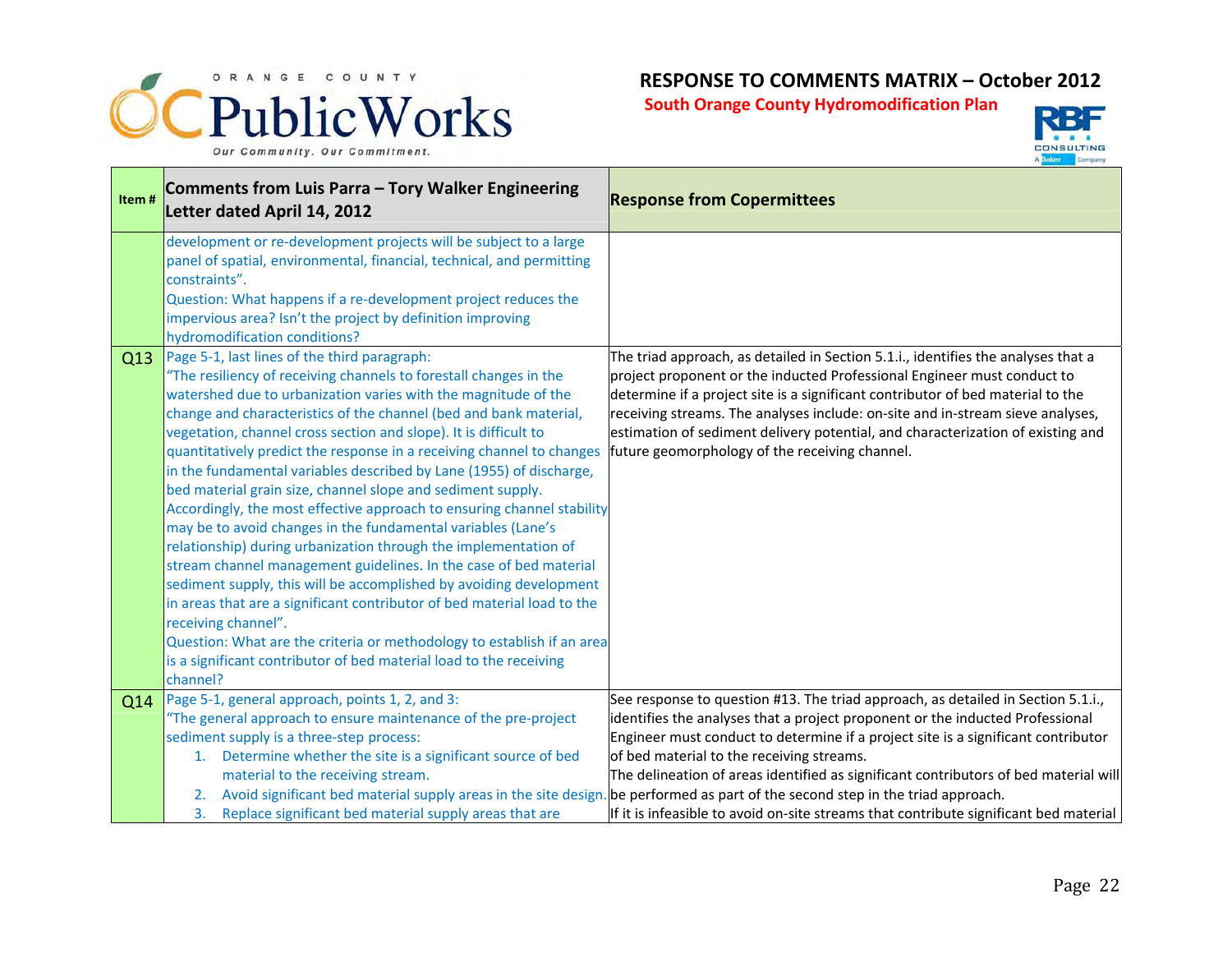



| Item# | Comments from Luis Parra - Tory Walker Engineering<br>Letter dated April 14, 2012                                                                                                                                                                                                                                                                                                                                                                                                                                                                                                                                                                                                                                                                                                                                                                          | <b>Response from Copermittees</b>                                                                                                                                                                                                                                                                                                                                                                                                                                                                                                                                                                                                                                                                                                                              |
|-------|------------------------------------------------------------------------------------------------------------------------------------------------------------------------------------------------------------------------------------------------------------------------------------------------------------------------------------------------------------------------------------------------------------------------------------------------------------------------------------------------------------------------------------------------------------------------------------------------------------------------------------------------------------------------------------------------------------------------------------------------------------------------------------------------------------------------------------------------------------|----------------------------------------------------------------------------------------------------------------------------------------------------------------------------------------------------------------------------------------------------------------------------------------------------------------------------------------------------------------------------------------------------------------------------------------------------------------------------------------------------------------------------------------------------------------------------------------------------------------------------------------------------------------------------------------------------------------------------------------------------------------|
|       | eliminated through urbanization."<br>Questions: how the determination of significance is made? What<br>equations or methodologies are suggested? How to delineate areas<br>of significant bed material? What are the metrics used for<br>significance? How the replacement of significant bed material supply<br>is intended to occur?                                                                                                                                                                                                                                                                                                                                                                                                                                                                                                                     | load in the design of the site plan, the drainage may be moved and replicated<br>elsewhere on the site.                                                                                                                                                                                                                                                                                                                                                                                                                                                                                                                                                                                                                                                        |
| Q15   | Page 5-1, last paragraph:<br>"An alternative compliance option allows the project applicant to<br>model the site conditions and the receiving stream and provide<br>additional mitigation in site runoff to compensate for the reduction<br>(or addition) of bed material. This option may only be used if the<br>general approach outlined above is deemed infeasible by the<br>permitting authority, or if the project site design requires significant<br>alteration of on-site streams".<br>Questions: what model is recommended, a sediment production<br>model (Universal Soil equation, for example), a sediment yield model, provided in Section 3.<br>or a sediment transport model? How the permit intent the proponent<br>compensates for potential lack of sediments? Adding sediments to<br>the stream? Are sediments considered a pollutant? | If the significant replacement of bed material supply is deemed infeasible by the<br>permitting authority, an erosion potential management objective will serve as<br>the alternative performance standard. The option consists of adjusting the flow<br>duration curve to achieve an optimum capacity-supply ratio within 10 percent of<br>the unity, which has proven to ensure the dynamic stability of alluvial streams.<br>In an effort to offer sufficient flexibility to the Professional Engineer, the South<br>Orange County HMP does not suggest using a specific sediment transport<br>model, but rather provides an overall framework for achieving the alternative<br>performance standard. A non-exhaustive list of sediment transport models is |
| Q16   | Page 5-3, fourth bullet point:<br>'Transport vs. supply limited streams. Receiving streams that are<br>transport limited may be better able to buffer changes in bed<br>material load as compared to streams that are supply limited".<br>Question: what methodology the permit suggests to determine such<br>classification?                                                                                                                                                                                                                                                                                                                                                                                                                                                                                                                              | Question noted. The identification of short-term and long-term erosional and/or<br>depositional processes in a specific receiving stream is not specifically stated in<br>the Permit. A non-exhaustive list of sediment transport models is provided in<br>Section 3 and it will be the Engineer's responsibility to make that determination.                                                                                                                                                                                                                                                                                                                                                                                                                  |
| Q17   | Page 5-3, third paragraph from the bottom:<br>"The final recommendation will be guided by the triad assessment.<br>Projects with predominantly high values for each of the three<br>assessment areas would indicate preservation of on-site streams.<br>Sites with predominantly medium values may warrant preservation<br>of some of the on-site streams, and sites with generally low values                                                                                                                                                                                                                                                                                                                                                                                                                                                             | In an effort to offer sufficient flexibility to the Professional Engineer, the South<br>Orange County HMP does not specify any particular sediment transport model,<br>but rather provides an overall framework for meeting the sediment supply<br>performance standard.                                                                                                                                                                                                                                                                                                                                                                                                                                                                                       |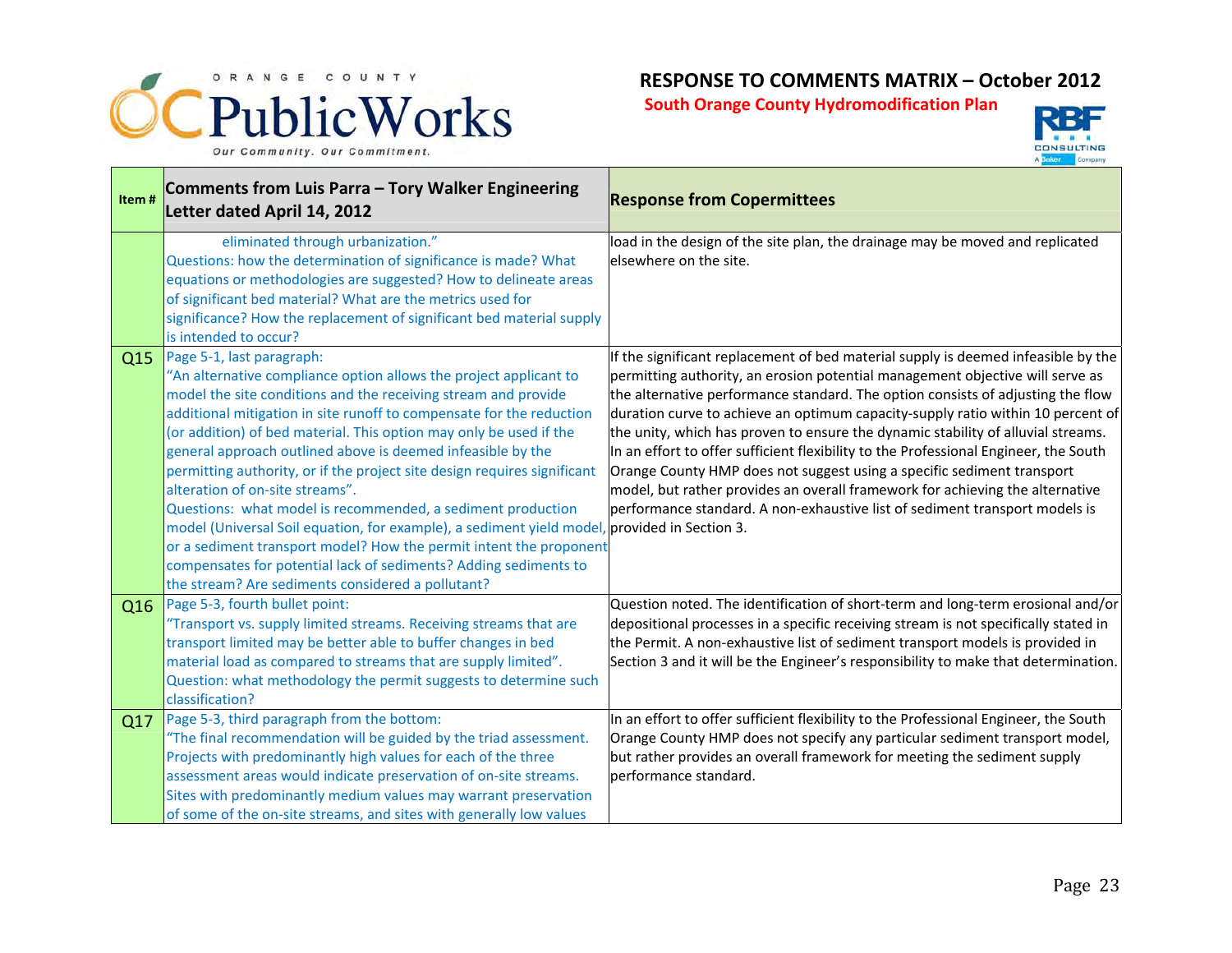



| Item# | Comments from Luis Parra - Tory Walker Engineering<br>Letter dated April 14, 2012                                                                                                                                                                                                                                                                                                                                                                                                                                                                                                                                                                                                                                                                                                                                                           | <b>Response from Copermittees</b>                                                                                                                                                                                                                                                                                                                                                                                                                                                                                                                                                                                                                                                                                                                                       |
|-------|---------------------------------------------------------------------------------------------------------------------------------------------------------------------------------------------------------------------------------------------------------------------------------------------------------------------------------------------------------------------------------------------------------------------------------------------------------------------------------------------------------------------------------------------------------------------------------------------------------------------------------------------------------------------------------------------------------------------------------------------------------------------------------------------------------------------------------------------|-------------------------------------------------------------------------------------------------------------------------------------------------------------------------------------------------------------------------------------------------------------------------------------------------------------------------------------------------------------------------------------------------------------------------------------------------------------------------------------------------------------------------------------------------------------------------------------------------------------------------------------------------------------------------------------------------------------------------------------------------------------------------|
|       | would not require site design considerations for bed material."<br>Comment: The "triad" assessment is a very basic approach of a very<br>complex problem. It does not use any sediment yield method, or<br>sediment transport method, any threshold of significance, or any<br>analytical method of significance to establish a very basic "low -<br>medium - high" determination of an extremely complex situation. As<br>presented, this approach can be used for any possible problem and<br>may generate a different response for different professionals<br>rendering an opinion.                                                                                                                                                                                                                                                      |                                                                                                                                                                                                                                                                                                                                                                                                                                                                                                                                                                                                                                                                                                                                                                         |
| Q18   | Page 5-4, Step 3:<br>"Step 3<br>If it is infeasible to avoid on-site streams that contribute significant<br>bed material load in the design of the site plan, the drainage(s) may<br>be moved and replicated elsewhere on the site, provided the<br>Engineer will certify that the relocated drainage course has a similar<br>potential to generate bed material load. The Geotechnical Engineer<br>will also certify that the revised drainage location is in substantially<br>similar material as the natural stream location. "<br>Comment: Replace Geotechnical Engineer by Engineer.<br>Question: What sediment yield method / sediment transport method appropriate.<br>is preferred to prove that the drainage has been properly replicated?<br>Is there any geomorphologic parameters or thresholds that should to<br>be satisfied? | The title "Engineer" or "Professional Engineer" was consistently employed<br>throughout the management plan.<br>Several sediment yield methods or sediment transport methods are available in<br>the literature for the project Engineer. The recent SCCWRP Report # 667<br>summarizes several of these methods and constitutes a good starting reference.<br>Each project site will face its own challenges and constraints and identifying one<br>particular method would not necessarily be appropriate for certain site<br>conditions, thus limiting the opportunities to meet the performance standard.<br>The governing jurisdiction will ultimately decide whether the method used to<br>determine compliance with the sediment supply standard is justified and |
| Q19   | Page 5-4, section 5.1.2, numeral 2:<br>"2. Sediment transport model of the receiving stream for the project<br>baseline condition and proposed condition"<br>Question: What sediment transport method is preferred? The<br>Duboys Formula, the Meyer-Peter Formula, the Einstein Bed Load<br>Function, the Modified Einstein Procedure, the Colby's Method, or<br>any other methods like Engelund and Hansen, Ackers and White,<br>Tofalleti, and Yang?                                                                                                                                                                                                                                                                                                                                                                                     | Noted. The revised HMP does not recommend any specific sediment transport<br>equation or model, but rather provides a non-exhaustive list of models to be<br>considered by the designer for a specific site analysis.<br>Each project site will face its own challenges and constraints and identifying a<br>particular sediment transport model would not necessarily be appropriate for<br>certain site conditions, thus limiting the opportunities to meet the performance<br>standard.                                                                                                                                                                                                                                                                              |